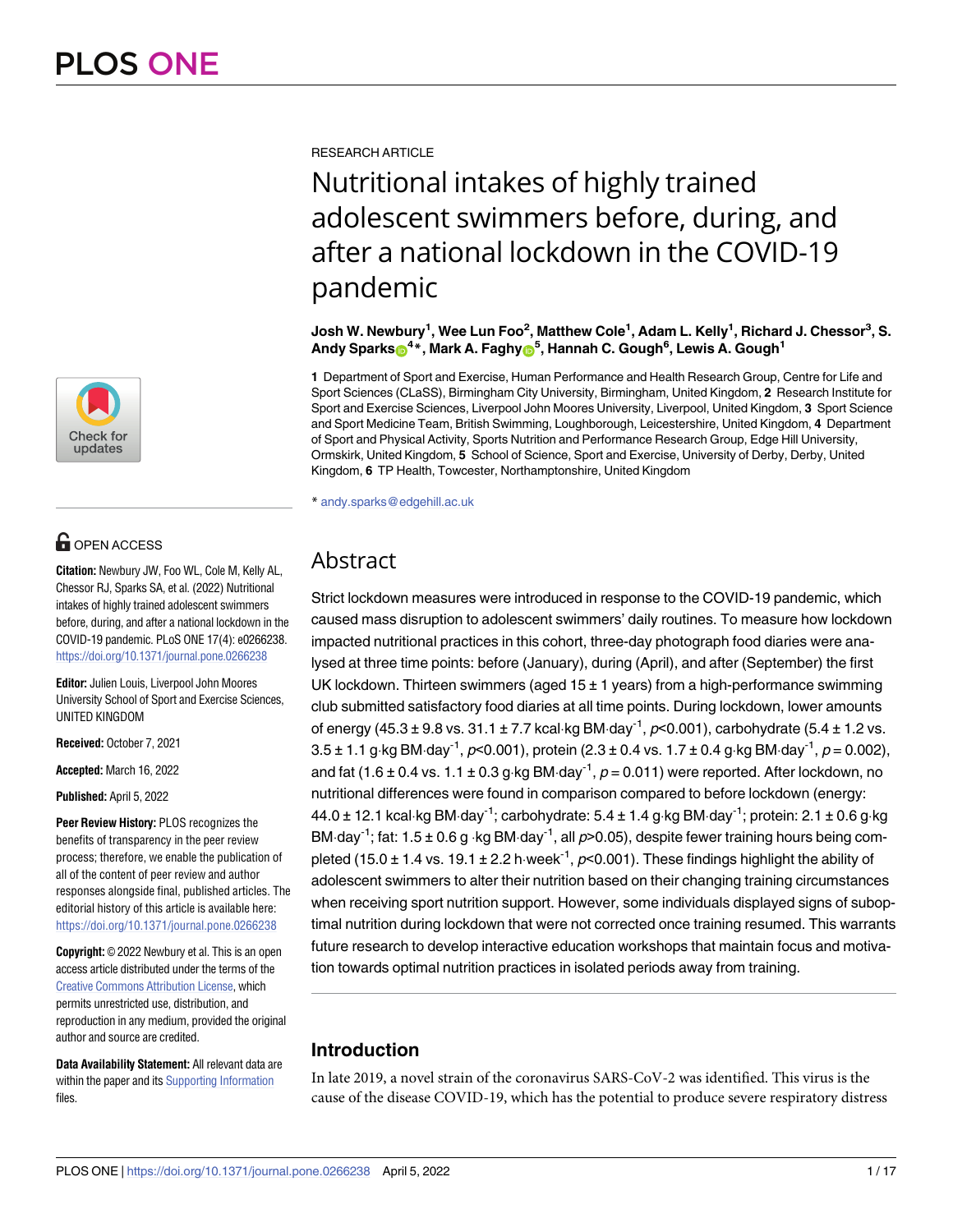<span id="page-1-0"></span>**Funding:** The authors received no specific funding for this work.

**Competing interests:** The authors have declared that no competing interests exist.

within infected individuals [\[1\]](#page-13-0). The disease was rapidly spread worldwide through aerosols and droplets that are released when breathing, speaking, or coughing [\[2\]](#page-13-0), leading to over 210 million cases and 4.4 million deaths as of August 2021 [[3](#page-13-0)]. In an attempt to slow the spread of COVID-19, the UK Government introduced a national lockdown in March 2020. Under these conditions, all non-essential travel and activities were prohibited, which caused the cancellation or postponement of sporting events at the local (e.g., school sports), national (British Championships), and international level (Olympic Games) [\[4](#page-13-0)]. Moreover, all school and indoor leisure facilities were forced to close, having a large impact on the capacity for adolescent swimmers (aged  $\leq$ 19 years) to complete their normal training programmes [\[5](#page-13-0)].

Adolescents from high-performance swimming clubs typically engage in 8–10 pool-based training sessions week<sup>-1</sup>, covering between 40–60 km week<sup>-1</sup> depending on their specialist events [[6](#page-13-0), [7\]](#page-13-0). In addition, most swimmers also complete 3–5 land-based strength and conditioning sessions week<sup>-1</sup>, equating to a total weekly training time of over 15 hours week<sup>-1</sup> under normal circumstances [[6,](#page-13-0) [7\]](#page-13-0). Since most swimming clubs train at public, indoor leisure facilities, the imposed lockdown therefore had a significant impact on the quality and quantity of training sessions that could take place. For example, during the initial lockdown (April 2020), South African athletes ( $n = 1080$ , swimmers = 30) reported that training mostly consisted of land-based cardiovascular and bodyweight strength exercises, completed at moderate intensities for between 30–60 min $\cdot$ day<sup>-1</sup> [\[8\]](#page-13-0). Considering that these average training demands are greatly reduced compared to the standard training for high-performance swimmers, it is plausible that to suggest that losses in muscle mass and technical conditioning are likely to occur when lockdown conditions exceed 2–4 weeks [[9\]](#page-13-0). Large reductions in training hours are also likely to decrease daily energy expenditure (DEE), which could result in body fat accretion if normal recommended dietary practices (i.e., energy:  $35-75$  kcal·kg BM·day<sup>-1</sup> [\[7\]](#page-13-0), carbohydrate (CHO): 3–8 g·kg BM·day<sup>-1</sup> [\[7](#page-13-0)], fat: 1–2 g·kg BM·day<sup>-1</sup> [\[10\]](#page-13-0)) are not reduced to meet the new training demands [\[11\]](#page-14-0). Each of these adaptations may have adverse implications for swimming performance, and it is imperative that highly trained adolescent swimmers maintain a nutritional intake that matches the new training demands during extended periods away from normal training.

Studies in rugby players and para-athletes have found that dietary intakes were either maintained or increased during the COVID-19 pandemic, despite an overall reduction in training volume [\[12,](#page-14-0) [13\]](#page-14-0). However, whether the same dietary behaviours would be replicated by adolescent swimmers is unclear, especially since this population often demonstrates body image concerns [[14](#page-14-0)–[17](#page-14-0)]. Based on this notion, it is likely that some adolescent swimmers turned to contemporary low-energy diets (e.g., low-fat, ketogenic, intermittent fasting [[18](#page-14-0)]) in order to preserve body composition when physical activity was reduced. This is problematic as such dietary approaches could lead to immunosuppression if not managed correctly [\[19,](#page-14-0) [20\]](#page-14-0), therefore increasing the risk of contracting respiratory infections. Indeed, the dietary intakes of athletes and the general population were shown to have declined in quality during lockdown periods [\[8](#page-13-0), [21\]](#page-14-0). The combination of these factors could also result in the occurrence of subopti-mal protein (<1.5-1.7 g·kg BM·day<sup>-1</sup> [\[7](#page-13-0)]) and micronutrient intakes [\[22\]](#page-14-0) being consumed, which is a further cause for concern as these can increase the rate of muscle atrophy [\[9\]](#page-13-0) and lead to deficiencies [[23](#page-14-0)], respectively. To maintain health and performance, it is therefore clear that adolescent swimmers would benefit from sport nutrition support and education during times of isolation and restricted training. There is, however, a lack of research in adolescent swimmers to accurately inform these provisions, and this is compounded by the possible nutritional changes during and after a national lockdown being unknown. Hence, the purpose of this study was to retrospectively analyse the nutritional intakes of highly trained adolescent swimmers on three occasions: (a) before COVID-19 (January 2020), (b) during a national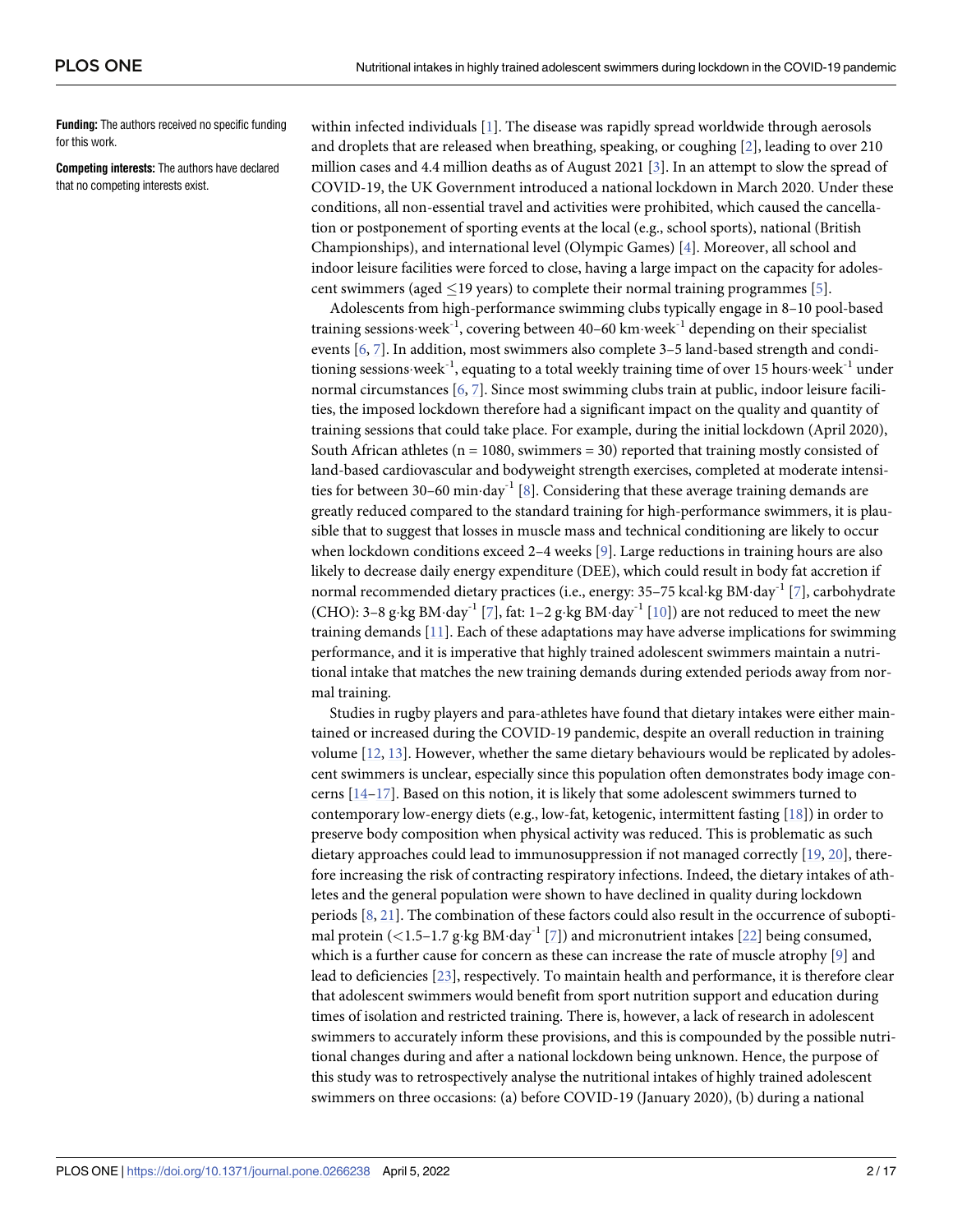<span id="page-2-0"></span>

| Table 1. Characteristics of the study participants. |  |
|-----------------------------------------------------|--|
|-----------------------------------------------------|--|

|                          | Combined $(n = 13)$ | Male $(n = 5)$  | Female $(n = 8)$ |
|--------------------------|---------------------|-----------------|------------------|
| Age (years)              | $15 \pm 1$          | $15 \pm 2$      | $16 \pm 1$       |
| Body mass (kg)           | $58.4 \pm 8.5$      | $55.6 \pm 12.2$ | $60.2 \pm 5.5$   |
| Height $(m)$             | $1.66 \pm 0.09$     | $1.67 \pm 0.02$ | $1.66 \pm 0.07$  |
| Time competitive (years) | $5.6 \pm 1.6$       | $4.8 \pm 1.8$   | $6.3 \pm 1.0$    |
|                          |                     |                 |                  |

Mean ± standard deviation.

<https://doi.org/10.1371/journal.pone.0266238.t001>

lockdown (April 2020), and (c) after lockdown regulations had eased (September 2020) to understand the dietary practices that occurred within this population.

#### **Materials and methods**

This research took place within a British, high-performance, amateur swimming club whereby 26 swimmers initially met the research criteria (aged 13–19 years, nationally competitive). Based on this study's retrospective analysis of food diaries, 10 swimmers were excluded from data analyses due to unsatisfactory contributions, whereas three swimmers ended their participation within the sport before the study ended. Thirteen participants (Table 1) were therefore utilised due to research constraints [[24](#page-14-0)]. At the time of the study, seven participants (54%) were ranked within the top ten swimmers in Great Britain for their respected age group in at least one event, whilst six (46%) had qualified for Olympic selection trials for the 2020 Games. Ethical approval was granted for this study by Birmingham City University (Newbury/7594/R (B)/2020/Aug/HELS FAEC) and both the swimmers and their parents/guardians provided written informed consent prior to participation.

#### **Protocol and measurements**

All swimmers completed a mobile-based photograph assessment food diary in line with previously validated methods in highly trained adolescents [[25](#page-14-0)]. Over a 72-hour period, including two training days and one rest day, each swimmer took two photographs of every food and fluid item consumed. The first photograph displayed a clear image of food and drink before the meal was started. The second showed the amount of food and drink remaining after the meal was finished. If the items were consumed in their entirety, then a photograph was still required as confirmation. To standardise food and drink portions, participants were provided with a paper 1x1 cm grid placemat to include in each photograph, and measurement shakers were used for all poured fluids [[26](#page-14-0)]. Photographs were sent immediately to the lead researcher in real-time using a cellular, picture messaging smartphone application (WhatsApp, Mountain View, CA, USA). Further details were also given regarding the brand of product, cooking methods, and a clear description of the items in each meal using either text or voice recordings. For unsatisfactory contributions, participants were immediately contacted asking for further clarification.

#### **Nutritional information**

The images and details of nutritional intake were collected and inputted into dietary analysis software (Nutritics 3.06, Dublin, Ireland) for each participant by the lead researcher. Any food items that were not available within the Nutritics database were manually entered using information from the packaging label. This provided information regarding the energy and macronutrient content of each food and drink item consumed, as well as further details on the CHO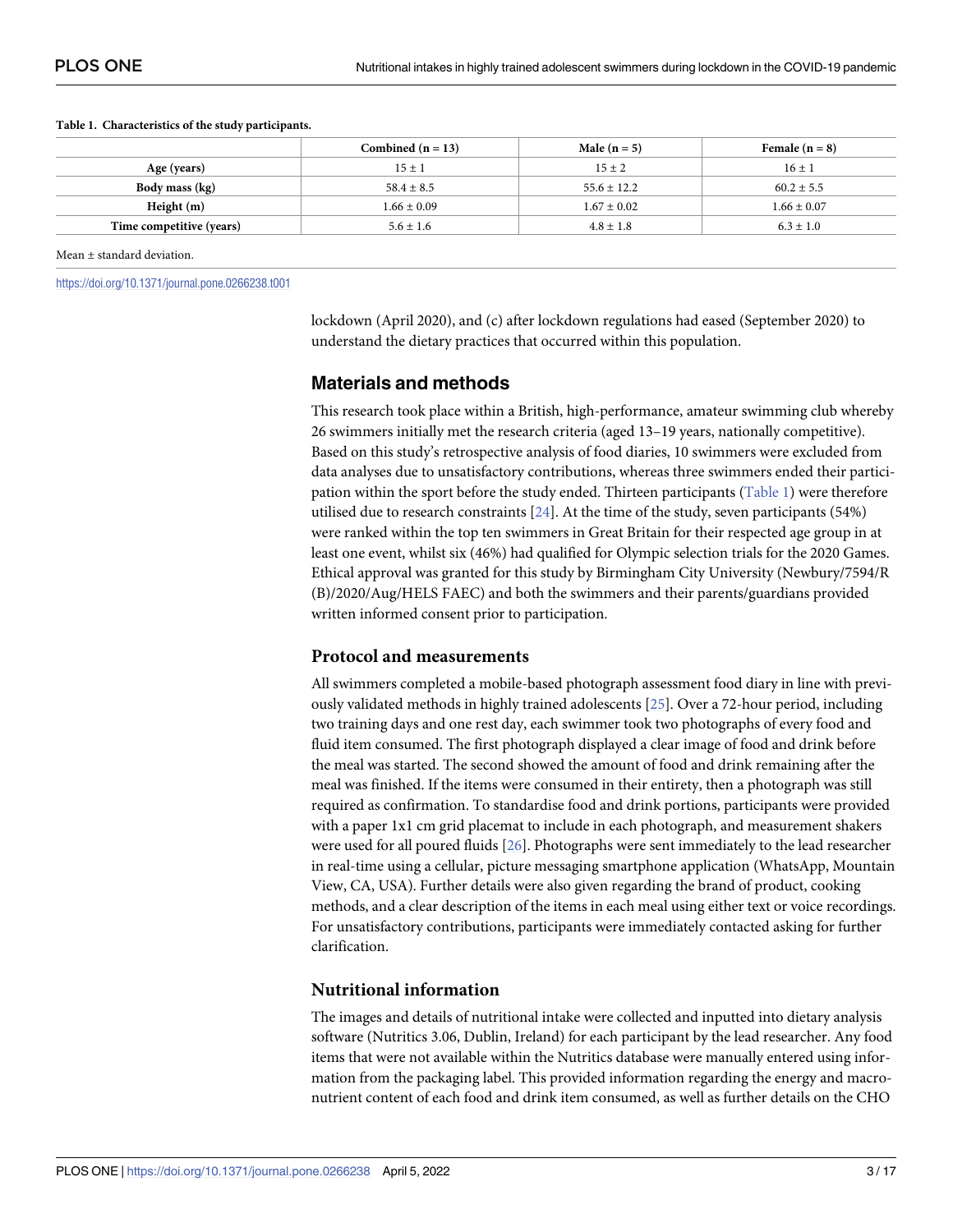<span id="page-3-0"></span>(e.g., sugar, fibre) and lipid components (e.g., omega-3 fatty acids, saturated fat), minerals (e.g., calcium, iron), trace elements (e.g., copper, zinc), vitamins (e.g., vitamin D, vitamin B12), and caffeine intakes consumed on each day that food diaries were submitted. The mean of the three days was used to estimate the typical dietary intakes of the swimmers over the three sampling time points as per previous recommendations [[25\]](#page-14-0). All nutrients were reported in absolute values, with energy, macronutrients, and caffeine further discussed as relative values to standardise intakes based on body mass.

A small pilot study was conducted beforehand to assess the sensitivity of the analysis, which involved the lead researcher analysing eight meals with known energy and macronutrient content on two separate occasions. Additionally, one of the 600 kcal meals was repeatedly analysed on 20 separate occasions. These data were used to determine the intra-rater reliability and the validity of the assessment method of the lead researcher. Intra-rater reliability was assessed using a coefficient of variation (CV) and was determined to be 2.7%, 4.8%, 3.9% and 1.2% for energy (MJ), carbohydrate (CHO), protein and fat (g) respectively. The validity of the analysis method was assessed using Pearson's correlation coefficient and by the CV of error. For energy, CHO, protein, and fat, these were calculated as  $r = 0.947$ ,  $p < 0.001$ , CV = 2.0%; *r* = 0.972, *p<*0.001, CV = 3.5%; *r* = 0.914, *p<*0.001, CV = 6.4%; and *r* = 0.977, *p<*0.001,  $CV = 1.0\%$ , respectively.

#### **Anthropometric data**

Body mass was determined by the use of electronic scales (Seca 813, Hamburg, Germany) both before and after lockdown. All measurements were collected before morning training (4:45 AM) whilst the participants were in swimming costumes. Due to social distancing guidelines during lockdown, participants provided their body mass remotely using their own homebased electronic scales. In an attempt to standardise measures, these were requested after breakfast whilst wearing underwear. These participants' scales varied in accuracy; however, this was an unavoidable circumstance given the restrictions. Height was also measured before and after lockdown using a stadiometer (Seca 213, Hamburg, Germany), although this could not be measured during lockdown since swimmers did not have access to this equipment at home. All measures after lockdown were collected in line with the close contact guidelines set by the UK Government [[27\]](#page-14-0).

#### **Training information**

Weekly swimming volume was defined as the cumulative number of kilometres covered by swimming each week. This information was collected for each participant via communication with the head swimming coach, who kept records of all swimming sessions run by the club before and after lockdown. During lockdown, some participants were able to complete some swimming volume in open water ( $n = 6$ ) or private swimming facilities ( $n = 2$ ), in which the swimming coach recommended session intensities and volumes. Actual swimming volumes were self-reported following the session. Weekly training time accounted for the total hours spent in exercise (pool and land-based) each week. Before lockdown, training consisted of between 5–8 pool (1.5–2.5 hours) and 2–6 gym-based (45–60 min) sessions week<sup>-1</sup> based upon training age and specialist distance. After lockdown, training consisted of between 5–7 pool  $(1-1.5 \text{ hours})$  and 2-3 gym-based (60 min) sessions week<sup>-1</sup>. The swimmers were asked to detail any additional exercise outside of these scheduled sessions during food diary collection. During lockdown, training was self-governed by the swimmers based upon recommendations made by coaches and support staff. Each swimmer self-reported their weekly training schedules to coaches and support staff during this time.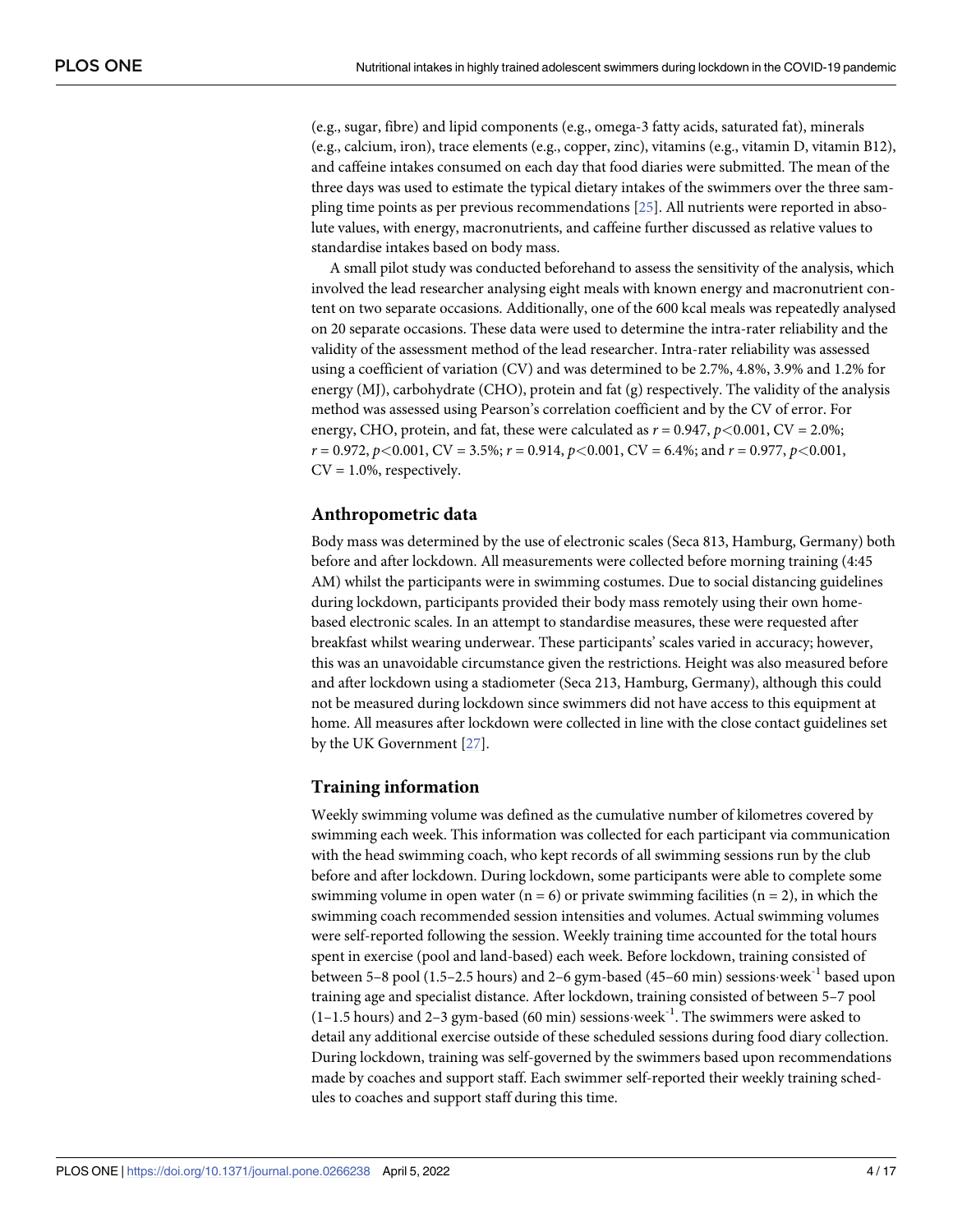#### <span id="page-4-0"></span>**Nutrition support**

In January 2020, all participants completed three-day food diaries as part of routine nutrition support provided by the lead researcher and an undergraduate student. The obtained information was used to provide each swimmer with individual feedback (face-to-face, interventions), whereas group trends were used as topics for classroom-based education sessions (varying topics, 30 min, weekly). The level and frequency of individual support was determined by the swimmer's engagement. In immediate response to the lockdown, nutrition resources (PDF files) were created and sent to swimmers and their parents (WhatsApp, Mountain View, CA, USA) on ad hoc basis in March and April. These mostly included topics centred around training from home, muscle retention, spontaneously reducing energy intake, and improving immunity. The April food diary was requested to monitor adherence to the resources and identify possible nutritional interventions. Each swimmer received a phone or video call (WhatsApp) from the lead researcher to discuss their results, with the further option of weekly check-ins until training resumed. The level of support was again determined by the swimmer's engagement with the service. From April until June, the undergraduate student provided two group nutrition activities per week (cooking workshop, nutrition quiz) using an online meeting platform (Zoom, San Jose, CA, USA). Attendance at these activities was not monitored. All online group activities ceased in July as the swimmers began to resume formal training. The weekly check-in option remained in place since face-to-face contact was not prohibited. Resources for pre-, intra-, and post-training nutrition (e.g., nutrient timing, hydration, CHO) were sent to swimmers and parents to facilitate the return to training throughout August 2020.

#### **Statistical analyses**

Descriptive and statistical analyses were undertaken using SPSS (version 25; IBM, New York, NY, USA). Normality of all data was verified by using visual inspection of Q-Q plot, histogram, and Shapiro-Wilk statistics. A one-way ANOVA was used to establish mean differences for nutritional intake variables and body mass at the three sampling time points (before, during, after lockdown). If the sphericity of the data was violated (checked via Mauchly test), then the appropriate Huyn-Feldt (epsilon value *>*0.75) or Greenhouse-Geiser (epsilon value *<*0.75) corrections were applied. Statistical significance was set at  $p \leq 0.05$  and effect sizes were reported as partial eta squared  $(P\eta^2)$ . Differences that met this threshold for statistical significance were subject to post hoc comparisons (Bonferroni), with effect sizes for comparisons between two time points calculated using the Hedge's *g* bias correction based on the small sample size  $(n<20)$  of the study [[28](#page-14-0)]. Effect sizes were interpreted for  $\text{P}\eta^2$  (small: 0.01–0.05, medium: 0.06–0.13, large: *>*0.13) and *g* (small: 0.20–0.49, medium: 0.50–0.79, large: *>*0.79) in accordance with Cohen [[29](#page-14-0)]. A paired samples t-test was used to determine differences in height before and after lockdown. All data were reported as mean  $\pm$  standard deviation (SD). Coefficient of variation (CV) was calculated and reported using SD/mean\*100.

Statistics for the pilot tests utilised a two-way mixed model intra-class correlation co-efficient for reliability analysis (type: absolute agreement) and are reported with *r* value and significance level. Interpretation of reproducibility was determined by the respective *r* value with categories of poor ( $\leq$ 0.39), fair (0.40–0.59), good (0.60–0.74), and excellent ( $\geq$ 0.75) [[30](#page-14-0)].

#### **Results**

#### **Training characteristics**

The COVID-19 pandemic caused significant disruptions to swimming volume ( $F = 139.8$ ,  $p$ <0.001, P<sub>N</sub><sup>2</sup> = 0.92), such that a 91% reduction occurred from before (43.3  $\pm$  11.7 km·week<sup>-1</sup>)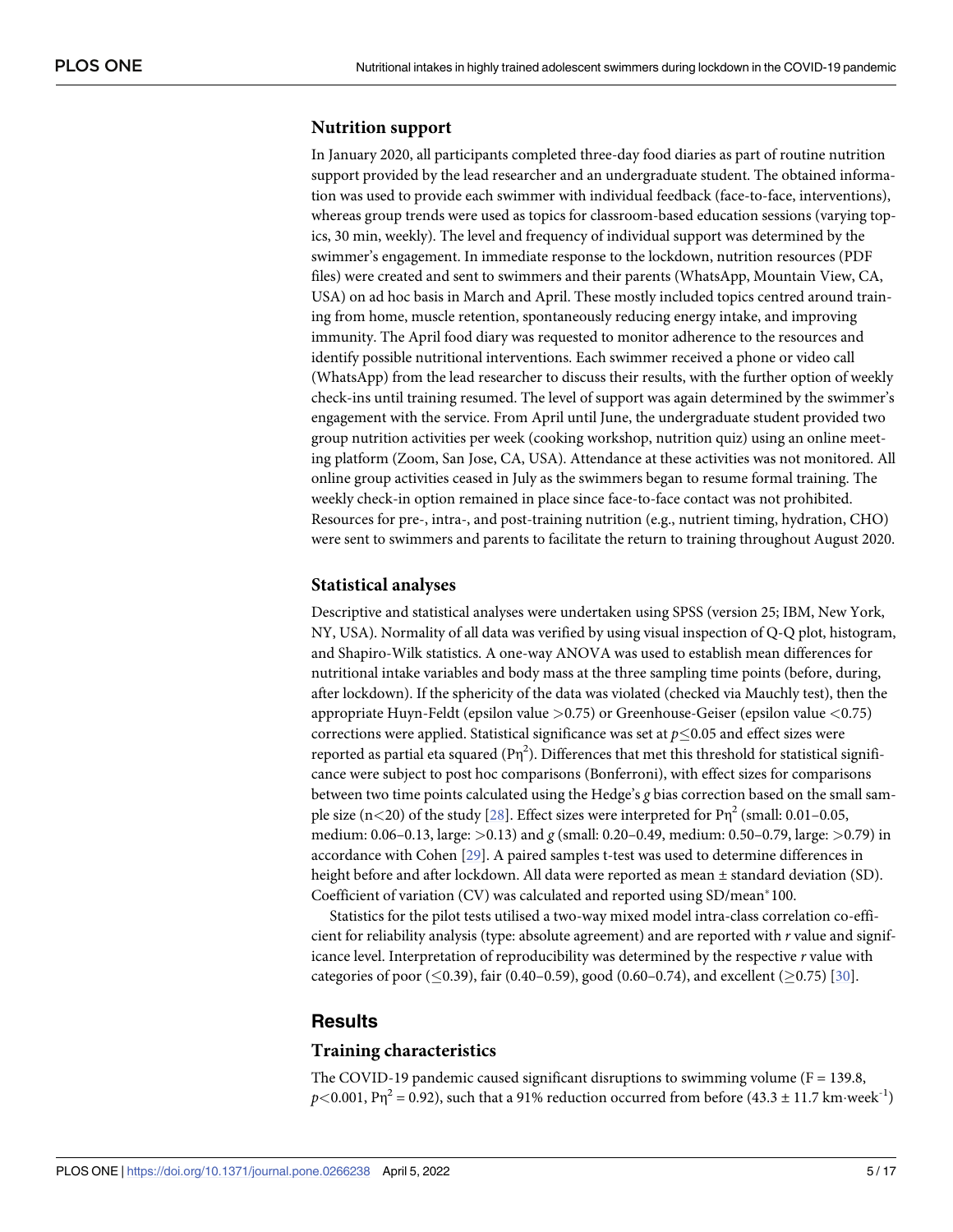to during lockdown  $(4.1 \pm 5.8 \text{ km} \cdot \text{week}^{-1}; p < 0.001, g = 4.11)$ . Furthermore, social restrictions in place after lockdown meant that swimming volume did not fully return once formal training resumed (33.5  $\pm$  7.0 km·week<sup>-1</sup>; vs. before lockdown:  $p$ <0.001,  $q$  = 0.98). The same pattern was observed for training time (F = 187.8,  $p$ <0.001, P $\eta^2$  = 0.94), whereby swimmers reduced their time exercising by 70% during lockdown (19.1  $\pm$  2.2 vs. 5.7  $\pm$  2.5 h week<sup>-1</sup>, *p*<0.001, *g* = 5.51). The return of swimming training after lockdown did not result in a complete return of training hours compared to before lockdown (15.0  $\pm$  1.4 h·week<sup>-1</sup>; *p*<0.001, *g* = 2.15).

#### **Anthropometric responses**

Body mass increased over the course of the study (F = 30.9,  $p$  < 0.001, P $\eta^2$  = 0.72), although this change did not occur during the initial stages of lockdown (58.4  $\pm$  8.5 vs. 59.0  $\pm$  8.6 kg,  $p = 0.254$ ,  $g = 0.07$ ). After lockdown, however, body mass was increased compared to measurements taken both before and during lockdown (62.7  $\pm$  9.4 kg, both  $p$  <0.001,  $q$  = 0.46 and 0.40, respectively). This increase in body mass was accompanied by an increased height recorded from before to after lockdown  $(1.66 \pm 0.09 \text{ vs. } 1.69 \pm 0.08 \text{ m}, p = 0.002, g = 0.27)$ .

#### **Energy and macronutrient intakes**

Changes in absolute and relative dietary intakes of energy, CHO, protein, and fat were observed over the study timeframe (Table 2). The most prominent of these changes occurred during lockdown, whereby reductions in relative energy (-14.2  $\pm$  8.2 kcal·kg BM·day<sup>-1</sup>,  $p$  < 0.001,  $g$  = 1.56), CHO (-1.9  $\pm$  1.1 g·kg BM·day<sup>-1</sup>,  $p$  < 0.001,  $g$  = 1.60), protein (-0.6  $\pm$  0.5 g·kg BM·day<sup>-1</sup>,  $p = 0.002$ ,  $q = 1.45$ ), and fat intakes (-0.5  $\pm$  0.4 g·kg BM·day<sup>-1</sup>,  $p = 0.011$ ,  $q = 1.37$ ) were observed compared to before lockdown values. After lockdown, relative energy (-12.9 ± 10.5 kcal�kg BM�day-1, *p* = 0.003, *g* = 1.23), CHO (+1.9 ± 1.1 g�kg BM�day-1, *p<*0.001,  $g = 1.46$ ), and protein (+0.4 ± 0.6 g·kg BM·day<sup>-1</sup>,  $p = 0.002$ ,  $g = 1.45$ ) intakes increased again to match the level of consumption observed before lockdown. Relative fat intakes did not increase between these two time points ( $p = 0.106$ ), despite a large effect size being calculated  $(+0.4 \pm 0.6 \text{ g} \cdot \text{kg BM} \cdot \text{day}^{-1}, g = 0.82)$ . This was likely caused by an increased inter-individual variance at this time (CV = 36%, increased:  $n = 8$ , maintained:  $n = 4$ , decreased:  $n = 1$ ) which

| <b>Nutrition Variable</b>                 |                      | <b>Interaction effect</b> |                          |                                       |  |  |  |
|-------------------------------------------|----------------------|---------------------------|--------------------------|---------------------------------------|--|--|--|
|                                           | <b>Before</b>        | During                    | After                    |                                       |  |  |  |
|                                           | <b>Energy Intake</b> |                           |                          |                                       |  |  |  |
| Absolute $(kcal \cdot day^{-1})$          | $2606 \pm 507$       | $1796 \pm 338^{\circ}$    | $2712 \pm 718^{\rm b}$   | $F = 17.5, p < 0.001, P\eta^2 = 0.60$ |  |  |  |
| Relative (kcal·kg $BM \cdot day^{-1}$ )   | $45.3 \pm 9.8$       | $31.1 \pm 7.7^{\circ}$    | $44.0 \pm 12.1^{\rm b}$  | $F = 17.9, p < 0.001, P\eta^2 = 0.60$ |  |  |  |
| Carbohydrate Intake                       |                      |                           |                          |                                       |  |  |  |
| Absolute $(g \cdot day^{-1})$             | $311.1 \pm 67.7$     | $200.1 \pm 41.0^a$        | $329.7 \pm 77.3^{\rm b}$ | $F = 26.4, p < 0.001, P\eta^2 = 0.70$ |  |  |  |
| Relative $(g \cdot kg BM \cdot day^{-1})$ | $5.4 \pm 1.2$        | $3.5 \pm 1.1^a$           | $5.4 \pm 1.4^b$          | $F = 27.5, p < 0.001, P\eta^2 = 0.70$ |  |  |  |
|                                           |                      | <b>Protein Intake</b>     |                          |                                       |  |  |  |
| Absolute $(g \cdot day^{-1})$             | $134.6 \pm 25.9$     | $98.9 + 24.2^a$           | $132.3 \pm 38.0^{\rm b}$ | $F = 8.3, p = 0.002, P\eta^2 = 0.41$  |  |  |  |
| Relative $(g \cdot kg BM \cdot day^{-1})$ | $2.3 \pm 0.4$        | $1.7 \pm 0.4^{\rm a}$     | $2.1 \pm 0.6^{\rm b}$    | $F = 8.4, p = 0.002, P\eta^2 = 0.41$  |  |  |  |
| <b>Fat Intake</b>                         |                      |                           |                          |                                       |  |  |  |
| Absolute $(g \cdot day^{-1})$             | $91.6 \pm 21.8$      | $66.7 \pm 17.6^{\circ}$   | $95.1 \pm 34.3$          | $F = 6.2, p = 0.007, P\eta^2 = 0.34$  |  |  |  |
| Relative $(g \cdot kg BM \cdot day^{-1})$ | $1.6 \pm 0.4$        | $1.1 \pm 0.3^{\rm a}$     | $1.5 \pm 0.6$            | $F = 5.7, p = 0.009, P\eta^2 = 0.32$  |  |  |  |

Table 2. Energy and macronutrient intakes of highly trained adolescent swimmers recorded before, during, and after the COVID-19 lockdown.

 $a =$  different to before lockdown ( $p \le 0.05$ )

 $b =$  different to after lockdown ( $p \le 0.05$ ). Mean  $\pm$  standard deviation.

<https://doi.org/10.1371/journal.pone.0266238.t002>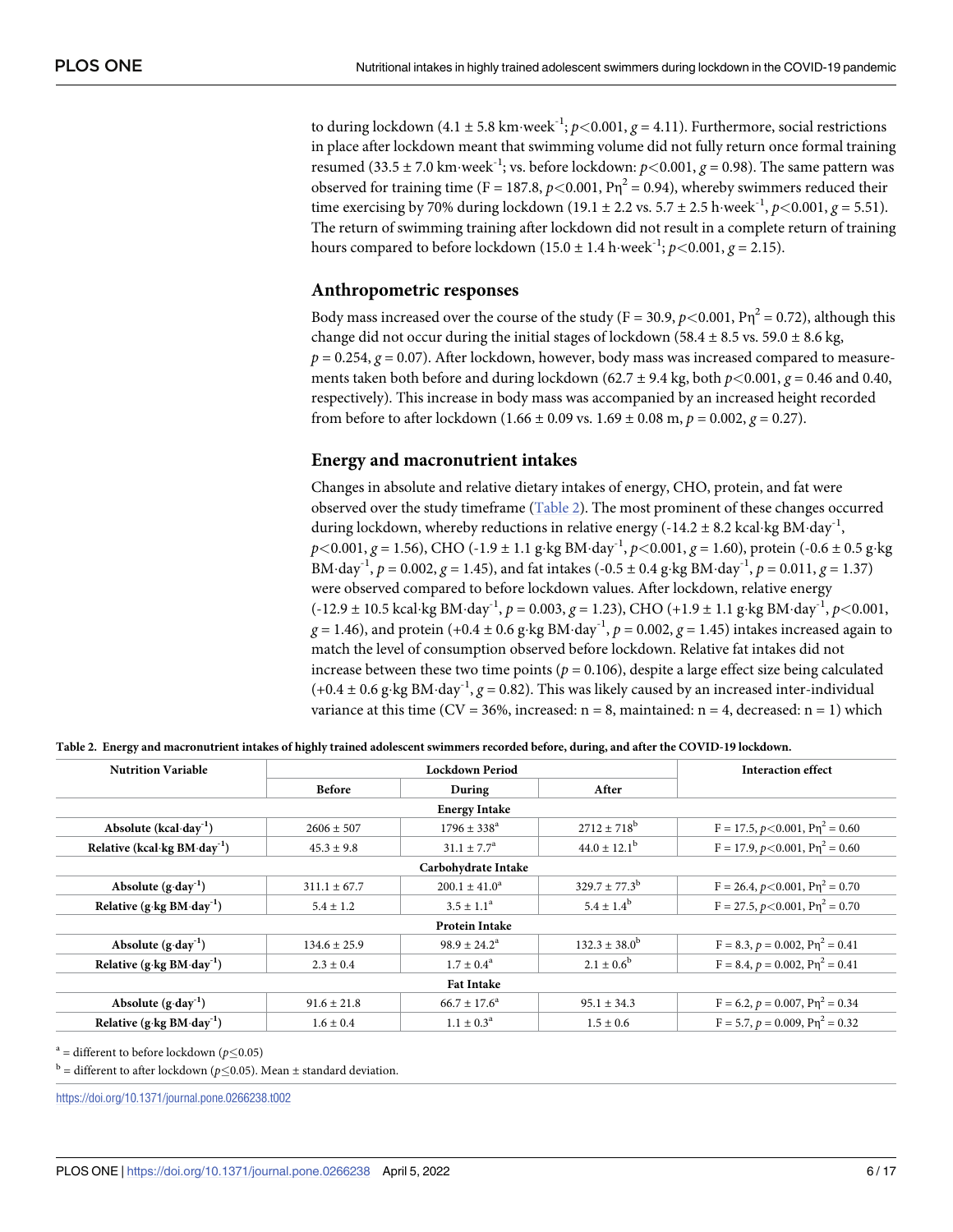has higher compared to both CHO (CV =  $27\%$ , increased: n = 13) and protein (CV =  $28\%$ , increased:  $n = 11$ , decreased:  $n = 2$ ).

Indeed, similar individual patterns emerged for all relative energy and macronutrient intakes across the sampling timeframe, such that reductions occurred during lockdown, before intakes increased again albeit with a larger inter-individual variance (before vs. after CVs; energy: 22% vs. 28%, CHO: 22% vs. 27%, protein: 19% vs. 28%, fat: 28% vs. 36%; Fig 1). This subsequently affected how many swimmers were achieving the nutritional recommendations at each time point. Most notably, this resulted in an increase in swimmers falling below the minimal recommended intakes for protein (before:  $n = 0$ , after:  $n = 1$ ) and fat (before  $n = 0$ , after: n = 2). Moreover, whereas the same number of swimmers (n = 3) were intaking *<*35 kcal·kg BM·day<sup>-1</sup> of energy at both time points, the after lockdown values shown that these



● Females ▲ Males

Fig 1. The relative energy and macronutrient intakes of each individual swimmer before, during, and after the COVID-19 **lockdown.** Grey shaded areas represent the recommended nutritional intakes for swimmers based upon: A) energy intake [[7\]](#page-13-0), B) CHO intake [\[7\]](#page-13-0), C) protein intake [\[7\]](#page-13-0), D) fat intake [\[10\]](#page-13-0).

<https://doi.org/10.1371/journal.pone.0266238.g001>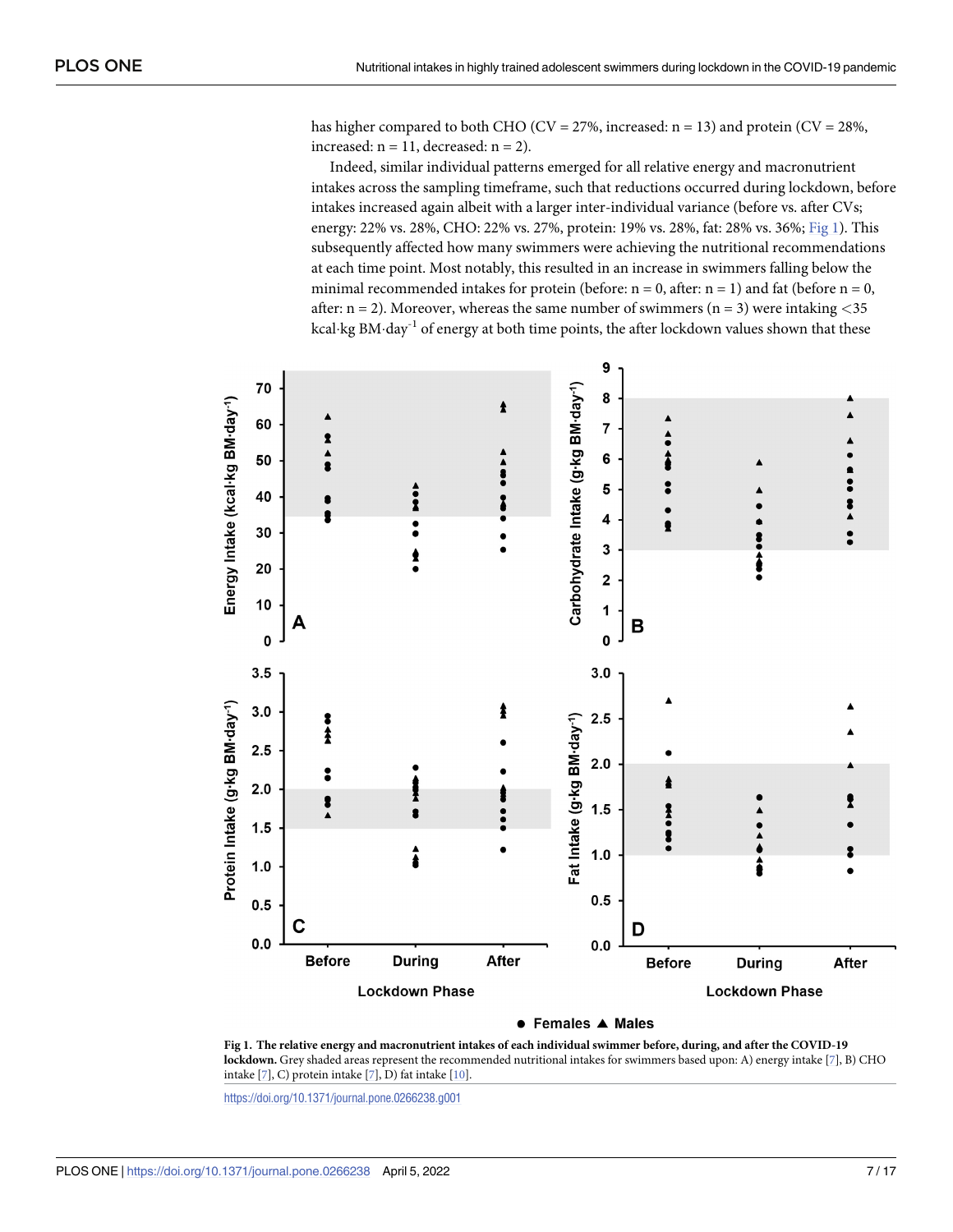<span id="page-7-0"></span>swimmers' relative intakes were further from the recommended threshold (before: 33.5, 34.5, and 34.8 kcal·kg BM·day<sup>-</sup>1 vs. after: 25.3, 29.0 and 34.0 kcal·kg BM·day<sup>-1</sup>). In contrast, more swimmers began to consume protein within the recommended range after lockdown (before: n = 4, after: n = 7) compared to the majority of swimmers (n = 9) intaking  $>$ 2 g·kg BM·day<sup>-1</sup> before the lockdown was issued.

#### **Carbohydrate and lipid components**

Changes in dietary fibre (F = 13.4,  $p$  < 0.001, P $\eta^2$  = 0.53), sugar (F = 12.6,  $p$  < 0.001, P $\eta^2$  = 0.51), and monounsaturated fat (F = 5.8,  $p = 0.009$ ,  $P\eta^2 = 0.33$ ) intakes were identified over the study timeframe. Before lockdown, 12 swimmers were consuming adequate dietary fibre (25 g [\[31\]](#page-14-0)). However, during lockdown, there was a 30% reduction in fibre intake ( $p = 0.001$ ,  $q = 1.87$ ) that resulted in 10 swimmers falling below the daily recommendation. After lockdown, mean fibre intake returned to before lockdown levels ( $p = 1.000$ ,  $g = 0.16$ ), although more swimmers  $(n = 4)$  were still intaking inadequate amounts. Sugar intakes followed a similar pattern, whereby a 37% reduction occurred from before to during lockdown ( $p = 0.038$ ,  $q = 0.88$ ), and returned to similar levels after lockdown had ended ( $p = 0.223$ ,  $q = 0.41$ ). All swimmers consumed sugar above the daily recommendation ( $\leq$ 5% of total energy intake [[31](#page-14-0)]) at all time points, but this was highest after lockdown (before:  $18 \pm 6$ %, during:  $16 \pm 6$ %, after:  $21 \pm 6$ %). Monounsaturated fat intake also decreased over the study timeframe, with this change becoming apparent after lockdown (vs. before: -28%,  $p = 0.005$ ,  $g = 0.85$ ). A large effect size suggests that a decrease also occurred from before to during lockdown ( $g = 1.12$ ), although this change did not reach statistical significance ( $p = 0.068$ ). Saturated fat intakes were close to the recommendation ( $\leq$ 11% of total energy intake [[31](#page-14-0)]) at all three time points (before: 11 ± 2%, during: 12  $\pm$  3%, after: 11  $\pm$  2%). No other carbohydrate or lipid component changed considerably over the study timeframe (Table 3).

#### **Minerals and trace elements**

The dietary intake of 7 out of the 12 measured minerals and trace elements reduced during the lockdown period [\(Table](#page-8-0) 4), with sodium ( $p = 0.010$ ,  $q = 1.32$ ) potassium ( $p = 0.030$ ,  $q = 1.14$ ), chloride ( $p = 0.010$ ,  $g = 1.39$ ), calcium ( $p = 0.009$ ,  $g = 0.99$ ), phosphorus ( $p = 0.002$ ,  $g = 1.34$ ), iron ( $p = 0.004$ ,  $g = 1.33$ ), and selenium ( $p = 0.007$ ,  $g = 1.00$ ) all being affected. After the lockdown, however, only sodium ( $p = 0.036$ ,  $g = 1.05$ ), chloride ( $p = 0.009$ ,  $g = 1.36$ ), and calcium

Table 3. Carbohydrate and lipid components recorded in the diets of highly trained adolescent swimmers before, during, and after the COVID-19 lockdown.

| <b>Nutrient</b>                                 |                   | <b>Interaction Effect</b> |                        |                                            |
|-------------------------------------------------|-------------------|---------------------------|------------------------|--------------------------------------------|
|                                                 | <b>Before</b>     | During                    | After                  |                                            |
| Fibre $(g \cdot \text{day}^{-1})$               | $29.7 + 4.3$      | $20.7 \pm 5.0^{\circ}$    | $30.8 \pm 8.1^{\rm b}$ | $F = 13.4, p < 0.001, P\eta^2 = 0.53$      |
| Sugars $(g \cdot day^{-1})$                     | $118.1 + 57.2$    | $74.5 \pm 36.1^a$         | $139.4 \pm 41.1^b$     | $F = 12.6, p < 0.001, P\eta^2 = 0.51$      |
| Saturated Fat $(g \cdot day^{-1})$              | $32.3 \pm 8.9$    | $24.8 \pm 8.3$            | $33.3 \pm 12.9$        | $F = 2.9, p = 0.069, P\eta^{2} = 0.20$     |
| Monounsaturated Fat $(g \cdot day^{-1})$        | $28.6 + 9.7$      | $20.6 \pm 6.1$            | $20.5 \pm 8.8^a$       | $F = 5.8, p = 0.009, P\eta^2 = 0.33$       |
| Polyunsaturated Fat $(g \cdot day^{-1})$        | $12.1 \pm 4.2$    | $9.6 \pm 3.6$             | $9.8 \pm 3.3$          | $F = 2.8, p = 0.081, P\eta^2 = 0.19$       |
| Omega-3 Fatty Acids (g·day <sup>-1</sup> )      | $2.0 \pm 1.2$     | $1.7 \pm 1.5$             | $2.1 \pm 0.9$          | $F = 0.4$ , $p = 0.650$ , $P\eta^2 = 0.04$ |
| Omega-6 Fatty Acids $(g \cdot \text{day}^{-1})$ | $6.7 \pm 2.6$     | $5.2 \pm 2.6$             | $6.1 \pm 3.4$          | $F = 1.2, p = 0.327, P\eta^2 = 0.10$       |
| Trans Fats $(g \cdot \text{day}^{-1})$          | $1.0 \pm 0.4$     | $0.9 \pm 0.5$             | $0.8 \pm 0.4$          | $F = 0.6$ , $p = 0.564$ , $P\eta^2 = 0.05$ |
| Cholesterol $(mg \cdot day^{-1})$               | $369.1 \pm 144.9$ | $268.2 \pm 104.6$         | $312.5 \pm 247.2$      | $F = 1.8, p = 0.195, P\eta^2 = 0.13$       |

 $a =$  different to before lockdown ( $p \le 0.05$ )

 $b =$  different to during lockdown ( $p \le 0.05$ ). Mean  $\pm$  standard deviation.

<https://doi.org/10.1371/journal.pone.0266238.t003>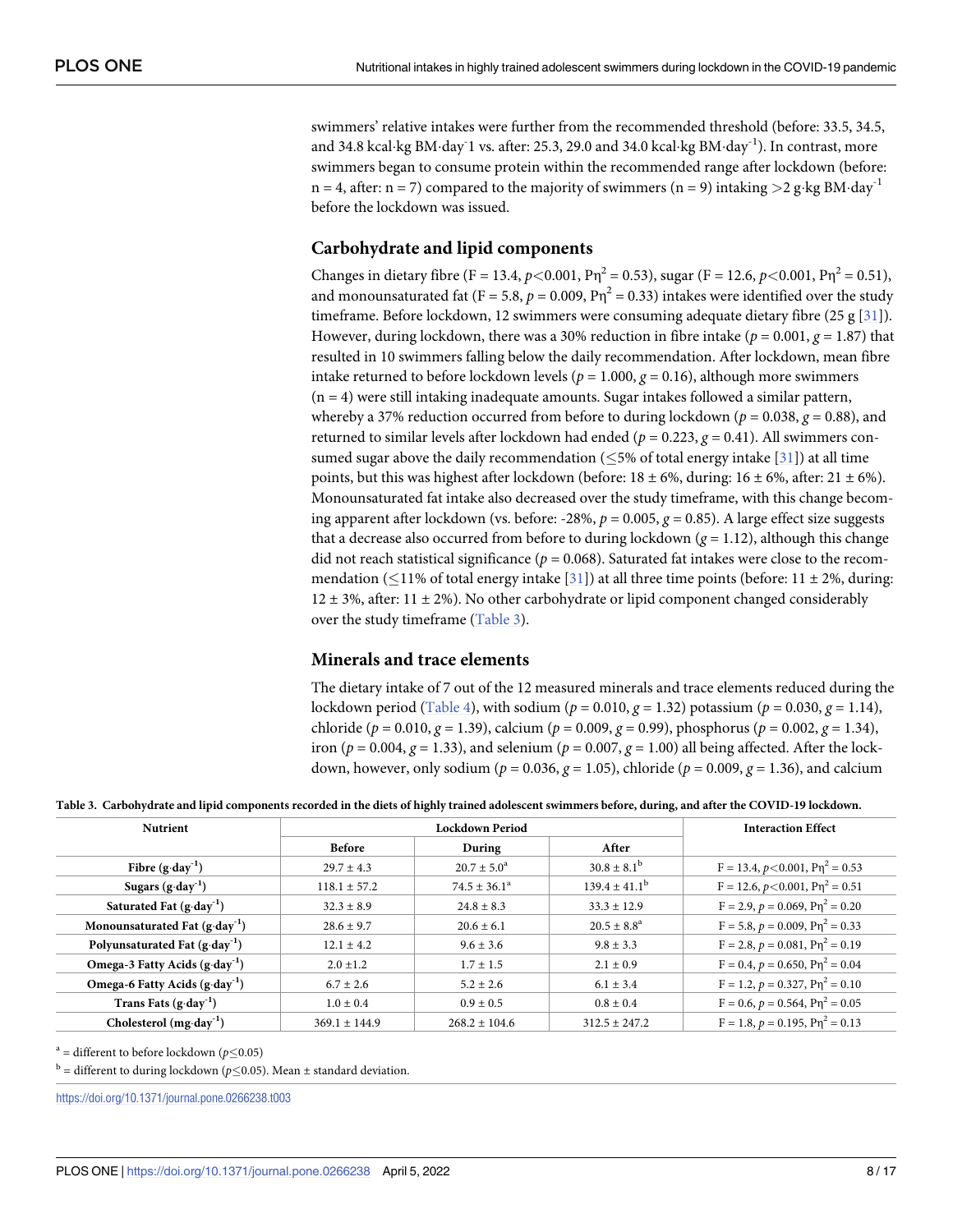| <b>Nutrient</b>                      | <b>RNI</b> [31]          | <b>Lockdown Period</b> |                           |                              | <b>Interaction effect</b>              |
|--------------------------------------|--------------------------|------------------------|---------------------------|------------------------------|----------------------------------------|
|                                      |                          | <b>Before</b>          | During                    | After                        |                                        |
| Sodium $(mg \cdot day^{-1})$         | M: 1600<br>F: 1600       | $2754 + 822$           | $1784 \pm 587^{\circ}$    | $2848 \pm 1256^{\rm b}$      | $F = 7.7, p = 0.003, P\eta^2 = 0.39$   |
| Potassium $(mg \cdot day^{-1})$      | M: 3500<br>F: 3500       | $3471 + 776$           | $2615 \pm 680^{\circ}$    | $3052 + 946$                 | $F = 3.6, p = 0.043, P\eta^2 = 0.23$   |
| Chloride $(mg \cdot day^{-1})$       | M: 2500<br>F: 2500       | $4739 + 1842$          | $2719 \pm 738^{\circ}$    | $4413 \pm 1541$ <sup>b</sup> | $F = 9.0, p = 0.001, P\eta^2 = 0.43$   |
| Calcium $(mg \cdot day^{-1})$        | M: 1000<br>F: 800        | $1247 + 371$           | $858 + 389^{\circ}$       | $1219 \pm 484^{\rm b}$       | $F = 7.6, p = 0.003, P\eta^2 = 0.39$   |
| Phosphorus $(mg \cdot day^{-1})$     | M: 775<br>F: 625         | $1749 + 294$           | $1283 \pm 374^{\circ}$    | $1452 + 466$                 | $F = 5.1, p = 0.014, P\eta^2 = 0.30$   |
| Magnesium $(mg \cdot day^{-1})$      | M: 300<br>F: 300         | $336.0 \pm 62.9$       | $255.1 + 83.4$            | $432.3 + 348.8$              | $F = 2.4, p = 0.140, P\eta^{2} = 0.17$ |
| Iron $(mg \cdot day^{-1})$           | M: 11.3<br>F: 14.8       | $14.5 \pm 3.2$         | $10.1 \pm 3.2^{\text{a}}$ | $14.6 \pm 6.0$               | $F = 5.4, p = 0.012, P\eta^2 = 0.31$   |
| Zinc $(mg \cdot day^{-1})$           | M: 9.5<br>F: 7.0         | $10.8 \pm 2.3$         | $8.8 \pm 3.0$             | $11.6 \pm 6.1$               | $F = 1.8, p = 0.183, P\eta^2 = 0.13$   |
| Copper $(mg \cdot day^{-1})$         | M: 1.0<br>F: 1.0         | $1.4 \pm 0.4$          | $1.0 + 0.4$               | $1.5 \pm 0.7$                | $F = 3.1, p = 0.062, P\eta^2 = 0.21$   |
| Manganese $(mg \cdot day^{-1})$      | $\overline{\phantom{a}}$ | $10.2 \pm 20.0$        | $2.8 \pm 1.1$             | $3.3 \pm 1.1$                | $F = 1.6, p = 0.226, P\eta^2 = 0.12$   |
| Selenium $(\mu g \cdot day^{-1})$    | M:70<br>F:60             | $68.2 \pm 15.7$        | $49.4 \pm 20.4^{\circ}$   | $57.4 \pm 28.2$              | $F = 4.1, p = 0.030, P\eta^2 = 0.25$   |
| Iodine ( $\mu$ g·day <sup>-1</sup> ) | M: 140<br>F:140          | $187.3 \pm 86.5$       | $138.1 \pm 88.6$          | $159.8 \pm 101.7$            | $F = 1.2, p = 0.324, P\eta^2 = 0.09$   |

<span id="page-8-0"></span>

| Table 4. Minerals and trace elements recorded in the diets of highly trained adolescent swimmers before, during, and after the COVID-19 lockdown. |  |  |
|---------------------------------------------------------------------------------------------------------------------------------------------------|--|--|
|                                                                                                                                                   |  |  |

<sup>a</sup> = different to before lockdown ( $p$ <0.05)

<sup>b</sup> = different to during lockdown (*p* < 0.05). RNI = British reference nutrient intakes for adolescents aged 15–18 years [\[31\]](#page-14-0). M = male RNI. F = female RNI. Mean ± standard deviation.

<https://doi.org/10.1371/journal.pone.0266238.t004>

 $(p = 0.027, g = 0.80)$  fully increased compared to their lockdown intakes. A large effect size also suggests that iron increased after the lockdown period ( $g = 0.91$ ), although this result did not reach statistical significance ( $p = 0.071$ ). Whereas potassium ( $p = 0.445$ ,  $g = 0.51$ ), phosphorus  $(p = 0.956, g = 0.39)$ , and selenium  $(p = 0.947, g = 0.31)$  did not increase again after lockdown, their level of intake did not differ compared to the intakes recording before lockdown (potassium:  $p = 0.890$ ; phosphorus:  $p = 0.309$ ; selenium:  $p = 0.443$ ). Small-to-moderate effect between these two timepoints therefore suggest that these intakes may not have fully returned back to their normal levels (potassium:  $g = 0.47$ ; phosphorus:  $g = 0.74$ ; selenium:  $g = 0.46$ ).

The majority of female participants consumed  $\langle 14.8 \text{ mg day}^{-1}$  of dietary iron before (75%, 13.9  $\pm$  3.2 mg·day<sup>-1</sup>), during (88%, 9.7  $\pm$  3.0 mg·day<sup>-1</sup>), and after lockdown (75%, 13.9  $\pm$  3.2 mg·day<sup>-1</sup>) ([Fig](#page-9-0) 2). In addition, the percentage of females that consumed  $\langle 800$ mg·day<sup>-1</sup> of calcium increased from before (25%,  $1327 \pm 411$  mg·day<sup>-1</sup>) to during lockdown (50%, 920  $\pm$  466 mg·day<sup>-1</sup>), with 38% still intaking  $\lt 800$  mg·day<sup>-1</sup> once lockdown had ended (1099  $\pm$  439 mg·day<sup>-1</sup>). Further analysis also found that 50% (n = 4) of females were intaking <35 kcal·kg BM·day<sup>-1</sup> of energy, <14.8 mg·day<sup>-1</sup> of iron, and <800 mg·day<sup>-1</sup> of calcium at the same time during lockdown, compared to just  $13\%$  (n = 1) before and after. All five males consumed  $>$ 11.3 mg·day<sup>-1</sup> of iron before (15.4  $\pm$  3.3 mg·day<sup>-1</sup>) and after lockdown  $(19.3 \pm 3.6 \text{ mg day}^{-1})$ ; however, three (60%) failed to achieve this threshold during the lockdown period (10.9  $\pm$  3.7 mg·day<sup>-1</sup>). Regarding calcium, only 60% (n = 3) of males consumed  $>$ 1000 mg·day<sup>-1</sup> before lockdown (1120  $\pm$  291 mg·day<sup>-1</sup>), which further reduced to 20%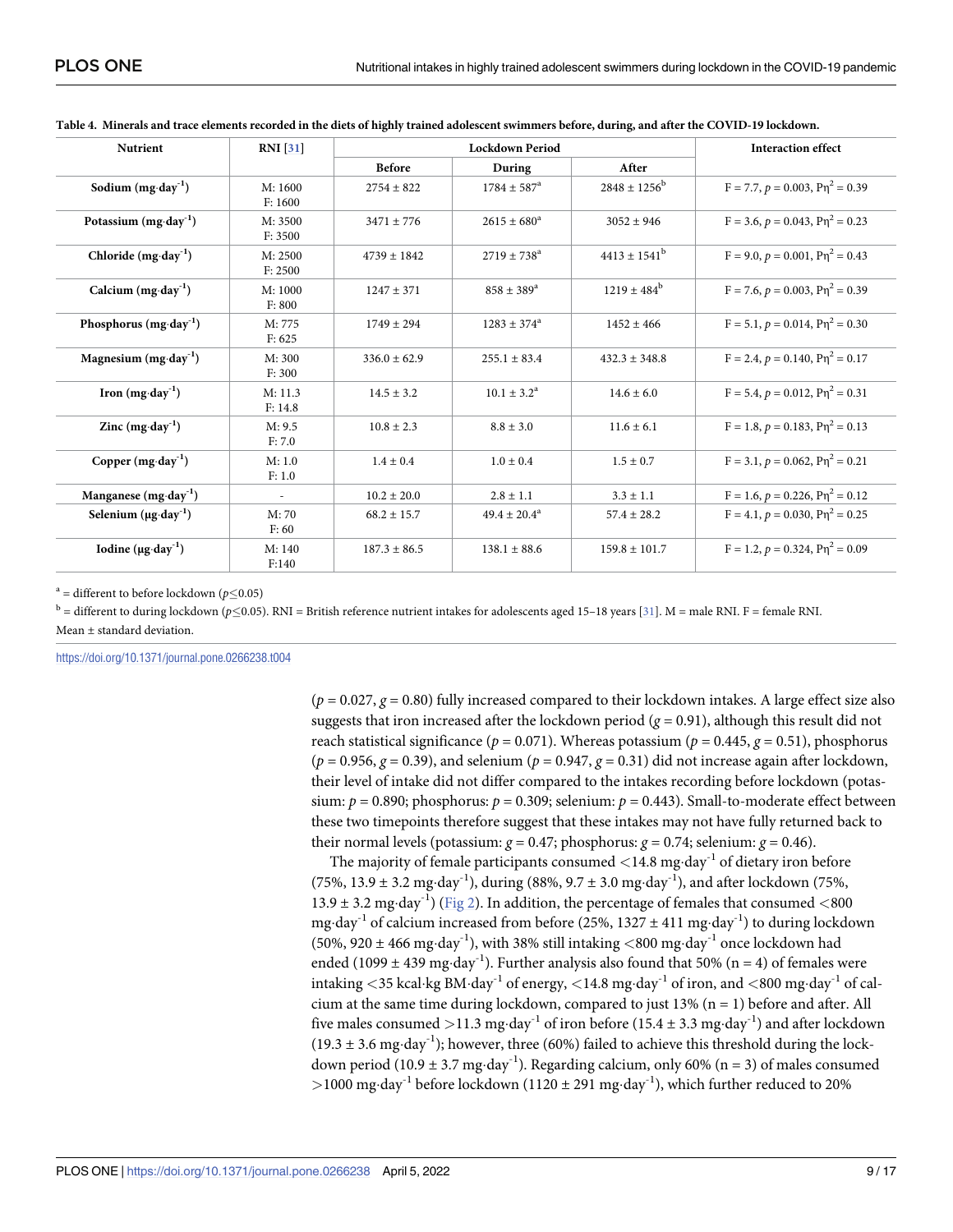<span id="page-9-0"></span>

**[Fig](#page-8-0) 2.** The A) iron and B) calcium intakes of each individual swimmer before, during, and after the COVID-19 lockdown. Grey shaded areas represent the reference nutrient intakes (RNI) recommended for females aged 15-18 years [\[31\]](#page-14-0). Note: iron RNI for males = 11.3 mg·day<sup>-1</sup>, calcium RNI for males =  $1000$  mg·day<sup>-1</sup>.

<https://doi.org/10.1371/journal.pone.0266238.g002>

 $(n = 1)$  during lockdown (759 ± 229 mg·day<sup>-1</sup>). Calcium intake increased amongst males after lockdown (80%,  $1410 \pm 539$  mg·day<sup>-1</sup>).

#### **Vitamins**

Only riboflavin (F = 3.9,  $p = 0.033$ ,  $Pn^2 = 0.25$ ) and folate (F = 4.1,  $p = 0.030$ ,  $Pn^2 = 0.25$ ) were affected by the COVID-19 lockdown ([Table](#page-10-0) 5); though, post-hoc analysis could not identify when these changes occurred. Based on moderate-to-large effect sizes, it is likely that these nutrients decreased in the diet during lockdown (before vs. during, riboflavin:  $p = 0.102$ ,  $g = 0.77$ ; folate:  $p = 0.117$ ,  $g = 0.84$ ), and increased again after the lockdown had ended (during vs. after, riboflavin:  $p = 0.060$ ,  $g = 0.91$ ; folate:  $p = 0.067$ ,  $g = 0.98$ ). No swimmer was intaking >10 μg·day<sup>-1</sup> vitamin D before lockdown (range: 1.8–8.9 μg·day<sup>-1</sup>), but this increased to 15%  $(n = 2)$  during lockdown (range: 0.7–16.8  $\mu$ g·day<sup>-1</sup>), and 23% (n = 3) after the lockdown was lifted (range:  $3.3-18.0 \mu$ g·day<sup>-1</sup>).

#### **Caffeine**

Caffeine intakes did not change over the course of the study (F = 1.9,  $p = 0.189$ ,  $P\eta^2 = 0.14$ ), with negligible intakes reported before (0.1  $\pm$  0.1 mg·kg BM·day<sup>-1</sup>), during (0.1  $\pm$  0.3 mg·kg BM $\cdot$ day<sup>-1</sup>) and after (0.2  $\pm$  0.5 mg $\cdot$ kg BM $\cdot$ day<sup>-1</sup>) the lockdown.

#### **Discussion**

This was the first study to have analysed the nutritional intakes of highly trained, British adolescent swimmers at three different time points: (a) before COVID-19, (b) during a national lockdown, and (c) during restricted training after lockdown. The key finding from this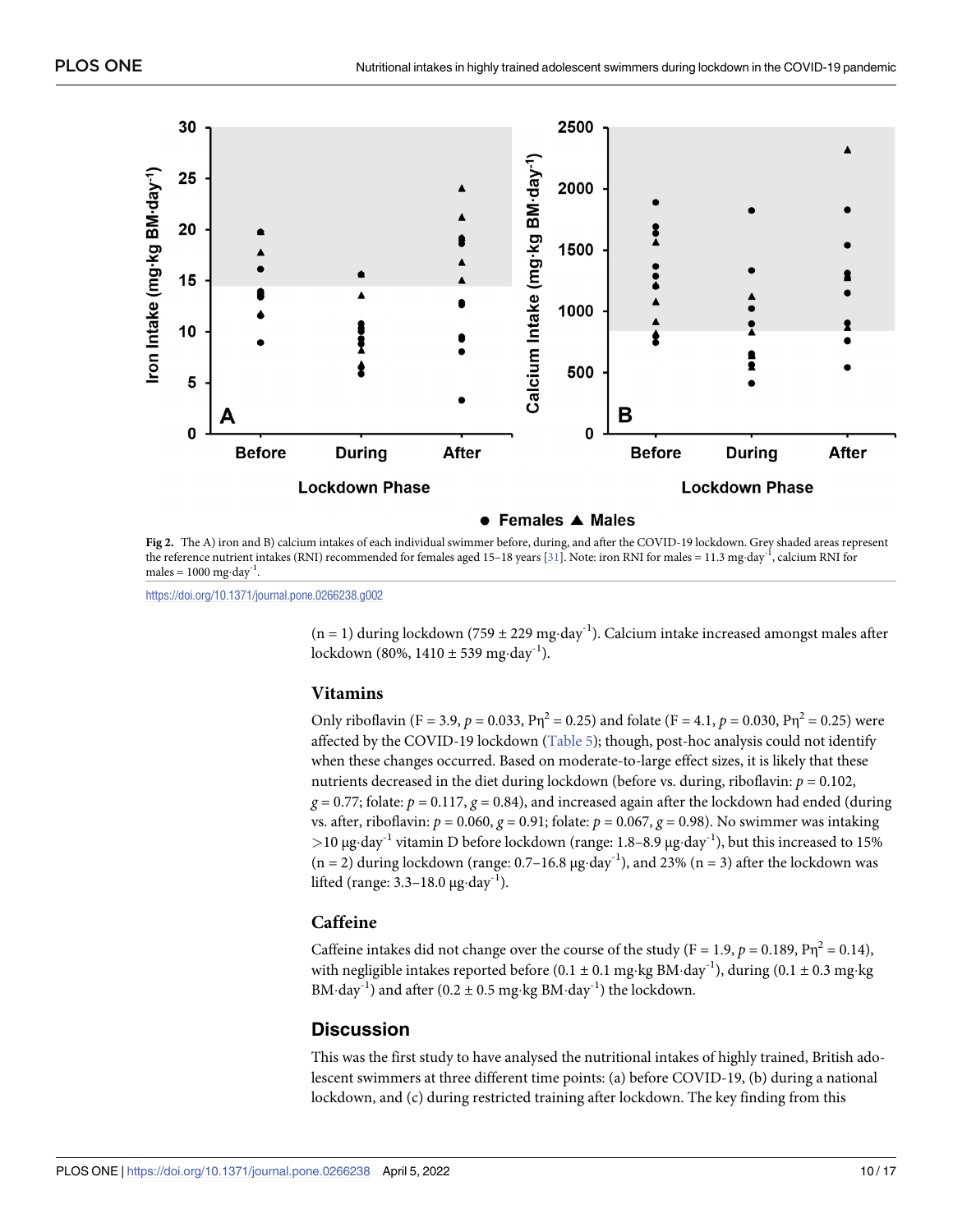| <b>Nutrient</b>                               | <b>RNI</b> [31]  | <b>Lockdown Period</b> |                  |                   | <b>Interaction effect</b>                  |
|-----------------------------------------------|------------------|------------------------|------------------|-------------------|--------------------------------------------|
|                                               |                  | <b>Before</b>          | During           | After             |                                            |
| Vitamin A (ret eq $\cdot$ day <sup>-1</sup> ) | M:700<br>F: 600  | $758 \pm 309$          | $734 + 363$      | $1023 + 634$      | $F = 2.0, p = 0.157, P\eta^2 = 0.14$       |
| Vitamin D $(\mu g \cdot day^{-1})$            | M:10<br>F: 10    | $4.6 \pm 2.3$          | $4.0 \pm 5.0$    | $7.2 \pm 5.0$     | $F = 2.0, p = 0.155, P\eta^2 = 0.14$       |
| Vitamin E $(mg \cdot day^{-1})$               | N/A              | $9.2 \pm 3.5$          | $7.7 \pm 2.9$    | $11.4 \pm 7.4$    | $F = 2.3, p = 0.118, P\eta^2 = 0.16$       |
| Vitamin K $(mg \cdot day^{-1})$               | N/A              | $80.2 \pm 58.8$        | $84.9 \pm 80.9$  | $74.4 \pm 52.1$   | $F = 0.1$ , $p = 0.876$ , $P\eta^2 = 0.01$ |
| Thiamin $(mg \cdot day^{-1})$                 | M: 1.1<br>F:0.8  | $2.2 \pm 0.4$          | $1.8 \pm 0.6$    | $2.3 \pm 0.8$     | $F = 2.1, p = 0.145, P\eta^{2} = 0.15$     |
| Riboflavin $(mg \cdot day^{-1})$              | M: 1.3<br>F: 1.1 | $2.4 \pm 0.7$          | $1.8 \pm 0.8$    | $2.7 \pm 1.1$     | $F = 3.9, p = 0.033, P\eta^2 = 0.25$       |
| Niacin $(mg \cdot day^{-1})$                  | M:18<br>F: 14    | $52.5 \pm 9.7$         | $49.5 \pm 29.1$  | $40.1 \pm 13.8$   | $F = 1.4, p = 0.270, P\eta^2 = 0.10$       |
| Pantothenic Acid (mg·day <sup>-1</sup> )      | N/A              | $7.6 + 1.7$            | $6.9 + 4.3$      | $7.9 + 3.5$       | $F = 0.3$ , $p = 0.645$ , $P\eta^2 = 0.03$ |
| Vitamin B6 $(mg \cdot day^{-1})$              | M: 1.5<br>F: 1.2 | $2.6 \pm 0.7$          | $2.4 + 1.2$      | $2.8 \pm 0.9$     | $F = 0.6$ , $p = 0.499$ , $P\eta^2 = 0.06$ |
| Folate $(\mu g \cdot \text{day}^{-1})$        | M: 200<br>F: 200 | $310.5 + 69.3$         | $235.7 \pm 99.6$ | $355.8 \pm 135.8$ | $F = 4.1, p = 0.030, P\eta^2 = 0.25$       |
| Vitamin B12 $(\mu g \cdot d a y^{-1})$        | M: 1.5<br>F: 1.5 | $7.3 + 2.4$            | $6.0 + 3.5$      | $6.6 \pm 3.4$     | $F = 0.6, p = 0.580, P\eta^2 = 0.04$       |
| Biotin $(\mu g \cdot day^{-1})$               | N/A              | $39.6 \pm 7.1$         | $28.8 \pm 10.1$  | $51.5 \pm 35.2$   | $F = 3.6, p = 0.076, P\eta^2 = 0.23$       |
| Vitamin C $(mg \cdot day^{-1})$               | M:40<br>F: 40    | $124.5 \pm 78.0$       | $104.8 \pm 51.8$ | $195.2 \pm 163.9$ | $F = 3.3, p = 0.085, P\eta^2 = 0.22$       |

<span id="page-10-0"></span>[Table](#page-9-0) 5. Vitamin intakes recorded in the diets of highly trained adolescent swimmers before (January), during (April), and after (September) the 2020 COVID-19 **lockdown.**

<sup>a</sup> = different to before lockdown ( $p \le 0.05$ )

<sup>b</sup> = different to after lockdown ( $p \le 0.05$ ).). RNI = British reference nutrient intakes for adolescents aged 15-18 years [[31](#page-14-0)]. M = male RNI. F = female RNI. Mean ± standard deviation.

<https://doi.org/10.1371/journal.pone.0266238.t005>

investigation was that adolescent swimmers altered their nutrition based on their changing training demands, such that energy, CHO, protein, and fat intakes all decreased during lockdown, and increased again when swimming training returned. However, the reduced dietary intake during lockdown led to some micronutrients being consumed in amounts below the reference nutrient intakes (RNI) for British adolescents (aged 15–18 years [[31](#page-14-0)]), which is concerning as athletes may have greater micronutrient needs. Furthermore, inter-individual variance increased for each nutrient after lockdown, suggesting that more severe overconsumption or underconsumption of nutrients might have been occurring on an individual basis. It is important to note that participants were receiving nutritional support throughout lockdown, therefore their ability to alter nutrient intakes may not be representative of other swimming cohorts without such support. Regardless, further research should identify effective and inexpensive methods to provide nutritional support to adolescent athletes to benefit their health and performance.

A 70% reduction in weekly training hours  $(-13 \text{ hours} \cdot \text{week}^{-1})$  occurred in response to the COVID-19 lockdown, which suggests that there would have been large reductions in DEE at this time. To account for this reduced energy demand, the current adolescent swimmers reduced their consumption of dietary energy (-14.2 kcal·kg BM·day<sup>-1</sup>), CHO (-1.9 g·kg BM·day<sup>-1</sup>), protein (-0.6 g·kg BM·day<sup>-1</sup>), and fat (-0.5 g·kg BM·day<sup>-1</sup>). These reduced intakes were deemed to be appropriate since no body mass changes occurred one month into lockdown, demonstrating that energy balance was being achieved [[32](#page-15-0)]. However, after four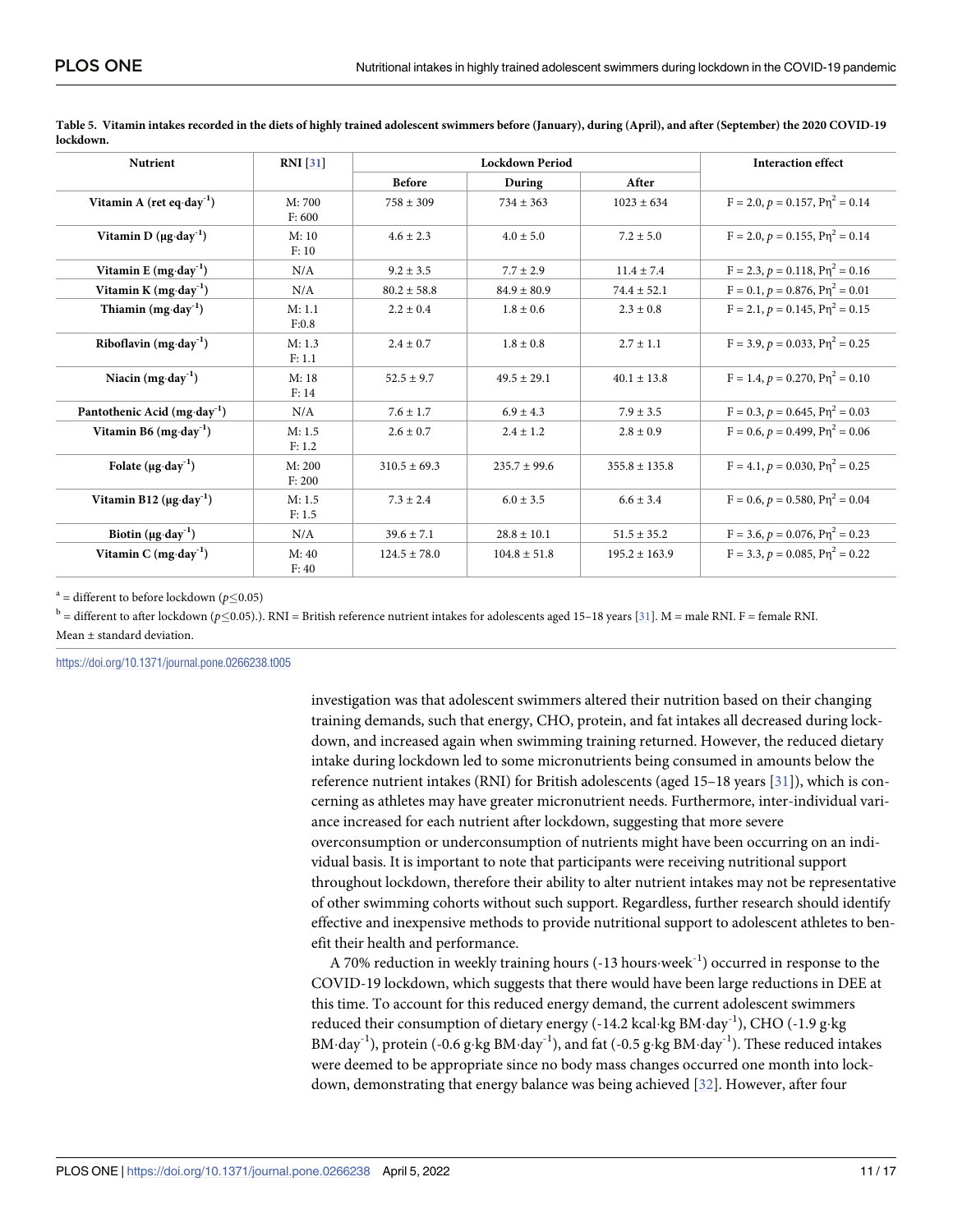<span id="page-11-0"></span>months of lockdown, the swimmers returned to training with a mean body mass increase of 4.3 kg. Interestingly, this increase almost replicates previous findings in highly trained adolescent females (aged  $17 \pm 1$  years), whereby 4.8 kg (4.3 kg of fat mass) was gained after a twomonth detraining period [[33](#page-15-0)]. It is therefore likely that the current swimmers also started to gain excess body fat when lockdown exceeded two months, either through increasing energy intake, or by further decreasing DEE [\[11,](#page-14-0) [33\]](#page-15-0). Alternatively, large body mass increases are common between the ages of 10–20 years, with height (e.g., +3 cm in the present study), skeletal muscle, and bone mass all rapidly increasing during adolescence [\[34\]](#page-15-0). With the lockdown causing prolonged reductions in training volume, it is also possible that this young cohort started to intake sufficient energy to promote optimal growth during this time [\[35\]](#page-15-0). In turn, a limitation is highlighted within this study since body composition could not be assessed to identify the source of increase. Future lockdown support could therefore include the analysis of simple, non-invasive techniques, such as waist-to-hip ratio, to appropriately infer the causes of body mass changes when less technical assessment methods are not possible [\[36\]](#page-15-0).

Large dietary alterations were made by highly trained adolescents in response to changing training demands caused by the COVID-19 lockdown. This contrasts previous research in national and international-level swimmers [\[37,](#page-15-0) [38\]](#page-15-0), although the current swimmers did receive sport nutrition support for the duration of the study. Despite dietary reductions during lockdown, group analyses showed that CHO, protein, and fat intakes were within the recommen-dations for swimmers at all time points [[7](#page-13-0), [10](#page-13-0)]. Energy intake was also  $>$ 35 kcal·kg BM·day<sup>-1</sup> before and after lockdown, with the reduction to 31 kcal·kg BM·day<sup>-1</sup> during lockdown also appropriate based on the vast reduction in training hours. On an individual basis, however, each of these intakes increased in inter-individual variation after lockdown, signifying that more severe under- or over-consuming of energy/nutrients was taking place when training resumed (e.g., energy range before lockdown:  $34-62$  kcal·kg BM·day<sup>-1</sup> vs. after lockdown:  $29-$ 66 kcal·kg BM·day<sup>-1</sup>; protein range before lockdown: 1.5–2.9 g·kg BM·day<sup>-1</sup> vs. after lockdown: 1.2–3.1 g·kg BM·day<sup>-1</sup>). Indeed, other athletic populations reported a reduced diet quality (females: 64%, males: 47%) and training motivation (females: 40%, males: 48%) after five weeks of lockdown [\[8\]](#page-13-0), therefore it is speculated that the current cohort also began to exhibit these behaviors during the later stages of lockdown (May-July). A combination of these factors is likely to reduce physical performance capacity [[39](#page-15-0)], which could partly explain why 19% (5 of 26) of the possible cohort ended their swimming careers between March and September 2020 [[40](#page-15-0)]. More interactive nutrition support (i.e., gamification strategies, social media use) may have therefore been required by some adolescent swimmers to incentivise adherence to optimal practices [[41](#page-15-0)–[43](#page-15-0)]. Given that novel coronavirus strains [\[44,](#page-15-0) [45](#page-15-0)] and injuries could lead to future periods away from sport for this cohort, swimming clubs should consider integrating these forms of nutrition education into day-to-day practice.

Though reducing energy intake was a necessary response to lockdown, swimmers should be aware that energy reductions also increase the risks of developing micronutrient deficiencies [\[22,](#page-14-0) [23\]](#page-14-0). This risk may be greater in athletic adolescents, who may require greater calcium (e.g., 1100–1500 mg [\[46,](#page-15-0) [47\]](#page-15-0) and iron intakes (e.g., 22 mg·day<sup>-1</sup> for females [[48](#page-15-0)]) than the general population to offset deficiency symptoms, such as illness, muscle fatigue, cognitive impairments, and osteoporosis  $[49, 50]$  $[49, 50]$  $[49, 50]$  $[49, 50]$  $[49, 50]$ . The current study adds to this concern by identifying reduced intakes for nine different vitamins and minerals during lockdown, including iron, calcium, potassium, and selenium, which all fell below the British reference nutrient intake (RNI) for adolescents (aged 15–18 years [\[31\]](#page-14-0)). Furthermore, nether iron, selenium, nor potassium intakes increased again after lockdown, possibly due to a reduction in diet quality [\[8](#page-13-0)] and/or a displacement of nutrients by an increased sugar intake (+18%) [[51](#page-15-0)]. More specifically, this research and others [\[52–](#page-15-0)[54\]](#page-16-0) reported suboptimal calcium (684–970 mg·day<sup>-1</sup>) and iron intakes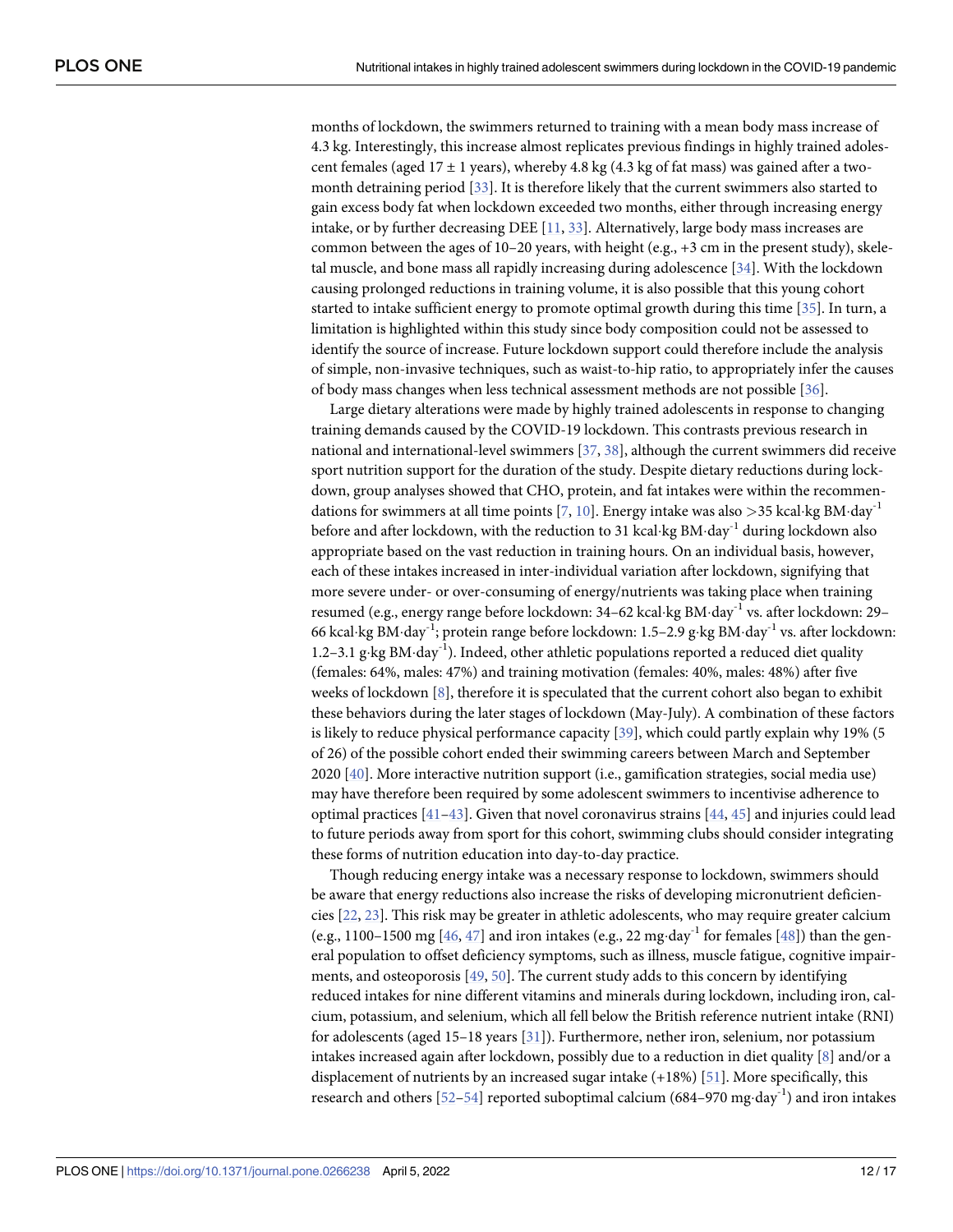<span id="page-12-0"></span> $(9.7-13.2 \text{ mg-day}^{-1})$  within female swimmers when energy intakes fall  $\lt 40$  kcal·kg BM·day<sup>-1</sup>. Males are often considered to be less at risk since they routinely ingest higher energy intakes [\[7](#page-13-0)], although the current data suggests that this should be monitored on an individual basis. While this micronutrient data may be important, it is encouraged to be interpreted cautiously as the reliability of three-day food diaries to measure such values is currently unknown [\[25\]](#page-14-0). Nonetheless, these insights suggest that education and practical skills are of much needed attention within swimming clubs to ensure that adolescent swimmers can sustain diet quality year-round.

The retrospective nature of this study produced a number of limitations. Firstly, energy balance, and therefore risk of energy deficiency, was not included in analyses since a consistent DEE calculation method was not established during data collection. For example, the Harris-Benedict equation was used before lockdown using height, age, body mass, and daily activity [\[55\]](#page-16-0), whereas metabolic equivalents (METs) were attempted during lockdown to account for the changes in daily routine [[56](#page-16-0), [57](#page-16-0)]. However, a caveat to the latter approach was that it involved an accurate recall of daily activity, which was not received by all participants. A second limitation was that engagement/attendance was not monitored for the virtual nutritional provisions. Anecdotal reports from the nutritionists suggest that engagement declined as lockdown extended, though it is unclear if this behaviour was demonstrated by the included participants. Finally, no health or performance measures were collected alongside dietary intakes, subsequently limiting any practical outcomes from being observed. These difficulties could be overcome in the future with the development of simple and validated athlete monitoring tools, which could allow dietary intake, activity, physical and psychological symptoms, exercise performance, and growth to be monitored remotely throughout the season. Nonetheless, the key purpose of this study was to identify any changes that occurred in the dietary intakes of highly trained adolescent swimmers during three different lockdown stages, to which this was achieved.

#### **Conclusion**

With the aid of sport nutritionists, highly trained, UK-based adolescent swimmers modified their nutritional intakes during the COVID-19 pandemic, with dietary energy, CHO, protein, and fat intakes all decreasing during lockdown, and increasing again once swimming training returned. At the group level, macronutrient intakes met the recommendations for swimmers at all time points. However, more variable macronutrient intakes were identified after lockdown, which suggests that more swimmers could have been deviating away from the optimal recommendations. Micronutrient intakes followed a similar pattern and decreased during lockdown, with iron and calcium both falling below the RNI, but not fully increasing again for all swimmers after lockdown. Based on other athlete research during COVID-19, it is suspected that diet quality and motivation decreased in some swimmers when lockdown exceeded five weeks. Adolescent swimmers could therefore be at a greater risk of energy and nutrient deficiencies after lockdown, which could have long-term implications for health and performance. Future studies should investigate the effectiveness of interactive education and monitoring tools to maintain adolescents' adherence towards optimal nutrition practices in isolated periods away from training.

#### **Supporting information**

**S1 [Data](http://www.plosone.org/article/fetchSingleRepresentation.action?uri=info:doi/10.1371/journal.pone.0266238.s001). Anonymised data set.** (XLSX)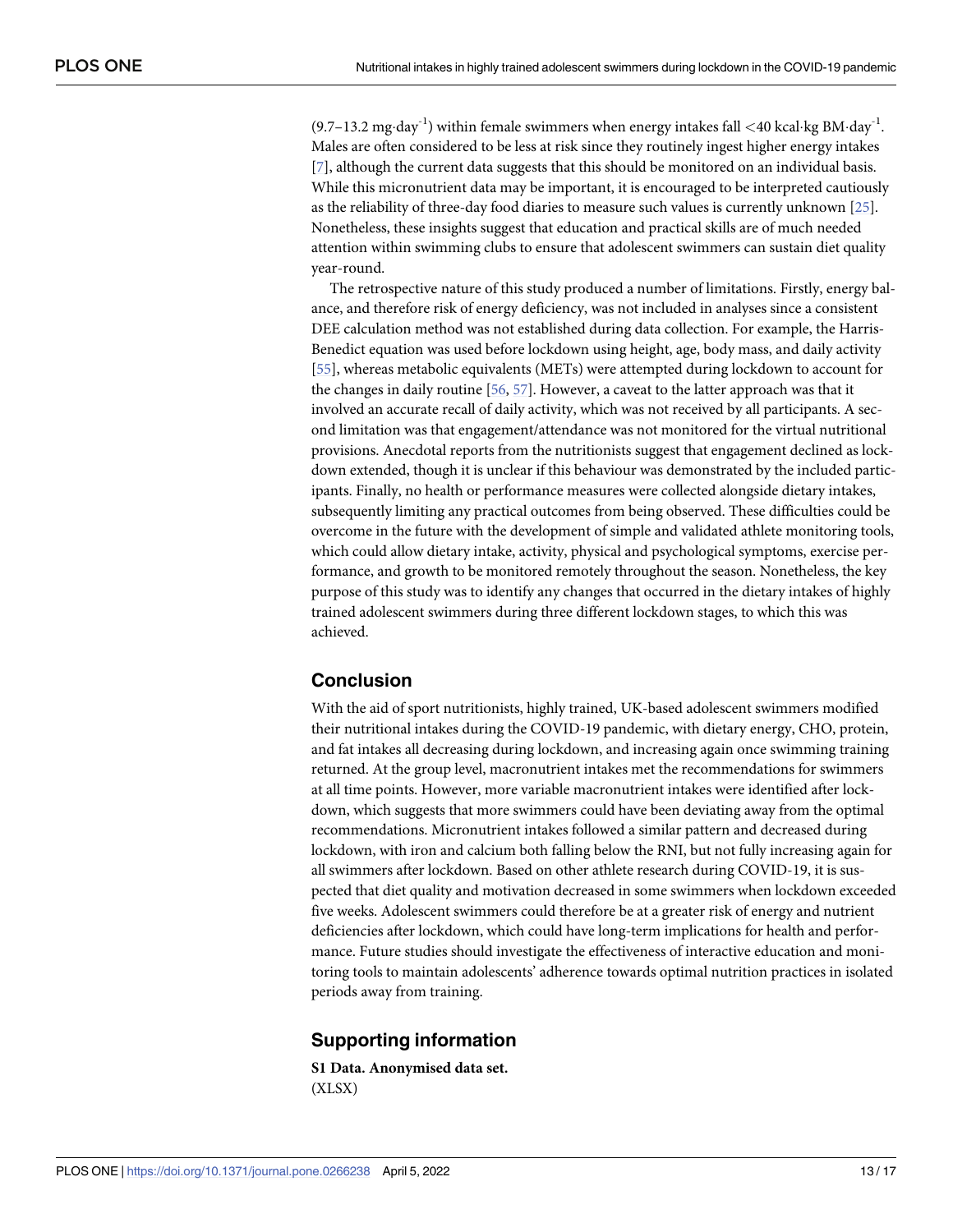#### <span id="page-13-0"></span>**Acknowledgments**

We gratefully acknowledge all participants who volunteered for the study. We would also like to thank Carl Grosvenor and Chris Littler from the City of Birmingham Swimming Club for facilitating the research process.

#### **Author Contributions**

**Conceptualization:** Josh W. Newbury, Wee Lun Foo, Lewis A. Gough.

**Data curation:** Josh W. Newbury.

**Formal analysis:** Josh W. Newbury, Wee Lun Foo.

**Funding acquisition:** Lewis A. Gough.

**Investigation:** Josh W. Newbury, Wee Lun Foo.

**Methodology:** Josh W. Newbury, Wee Lun Foo, S. Andy Sparks, Lewis A. Gough.

**Project administration:** Josh W. Newbury.

**Validation:** Josh W. Newbury, S. Andy Sparks, Lewis A. Gough.

**Visualization:** Wee Lun Foo.

**Writing – original draft:** Josh W. Newbury, Wee Lun Foo.

**Writing – review & editing:** Matthew Cole, Adam L. Kelly, Richard J. Chessor, S. Andy Sparks, Mark A. Faghy, Hannah C. Gough, Lewis A. Gough.

#### **References**

- **[1](#page-1-0).** Zu ZY, Jiang MD, Xu PP, Chen W, Ni QQ, Lu GM, et al. Coronavirus disease 2019 (COVID-19): a perspective from China. Radiol. 2020 Aug; 296(2): E15–E25. <https://doi.org/10.1148/radiol.2020200490> PMID: [32083985](http://www.ncbi.nlm.nih.gov/pubmed/32083985)
- **[2](#page-1-0).** Samet JM, Prather K, Benjamin G, Lakdawala S, Lowe JM, Reingold A, et al. Airborne transmission of SARS-CoV-2: what we know. Clin Infect Dis. 2021 Jan 18: ciab039. <https://doi.org/10.1093/cid/ciab039> PMID: [33458756](http://www.ncbi.nlm.nih.gov/pubmed/33458756)
- **[3](#page-1-0).** World Health Organisation. WHO coronavirus (COVID-19) dashboard. <https://covid19.who.int/> Accessed 22 August 2021.
- **[4](#page-1-0).** Kelly AL, Erickson K, Pierce S, Turnnidge J. Youth sport and COVID-19: contextual, methodological, and practical considerations. Front Sports Act Living. 2020 Oct 9; 2:584252. [https://doi.org/10.3389/](https://doi.org/10.3389/fspor.2020.584252) [fspor.2020.584252](https://doi.org/10.3389/fspor.2020.584252) PMID: [33345153](http://www.ncbi.nlm.nih.gov/pubmed/33345153)
- **[5](#page-1-0).** Kelly AL, Erickson K, Turnnidge J. Youth sport in the time of COVID-19: considerations for researchers and practitioners. Manag Sport Leisure. 2020 Jul 9. <https://doi.org/10.1080/23750472.2020.1788975>
- **[6](#page-1-0).** Pollock S, Gaoua N, Johnston MJ, Cooke K, Girard O, Mileva KN. Training regimes and recovery monitoring practices of elite British swimmers. J Sports Sci Med. 2019 Aug 1; 18(3): 577–585. PMID: [31427881](http://www.ncbi.nlm.nih.gov/pubmed/31427881)
- **[7](#page-11-0).** Shaw G, Boyd KT, Burke LM, Koivisto A. Nutrition for swimming. Int J Sport Nutr Exerc Metab. 2014 Aug; 24(4): 360–372. <https://doi.org/10.1123/ijsnem.2014-0015> PMID: [24903758](http://www.ncbi.nlm.nih.gov/pubmed/24903758)
- **[8](#page-1-0).** Pillay L, Janse van Rensburg DCC, Jansen van Rensburg A, Ramagole DA, Holtzhausen L, Dijkstra HP, et al. Nowhere to hide: the significant impact of coronavirus disease 2019 (COVID-19) measures on elite and semi-elite South African athletes. J Sci Med Sport. 2020 Jul; 23(7): 670–679. [https://doi.](https://doi.org/10.1016/j.jsams.2020.05.016) [org/10.1016/j.jsams.2020.05.016](https://doi.org/10.1016/j.jsams.2020.05.016) PMID: [32448749](http://www.ncbi.nlm.nih.gov/pubmed/32448749)
- **[9](#page-1-0).** Jukic I, Calleja-González J, Cos F, Cuzzolin F, Olmo J, Terrados N, et al. Strategies and solutions for team sports athletes in isolation due to COVID-19. Sports. 2020 Apr 24; 8(4): 56. [https://doi.org/10.](https://doi.org/10.3390/sports8040056) [3390/sports8040056](https://doi.org/10.3390/sports8040056) PMID: [32344657](http://www.ncbi.nlm.nih.gov/pubmed/32344657)
- **[10](#page-11-0).** Stellingwerff T, Maughan RJ, Burke LM. Nutrition for power sports: middle-distance running, track cycling, rowing, canoeing/kayaking, and swimming. J Sports Sci. 2011; 29 Suppl 1: S79–89. [https://doi.](https://doi.org/10.1080/02640414.2011.589469) [org/10.1080/02640414.2011.589469](https://doi.org/10.1080/02640414.2011.589469) PMID: [21793766](http://www.ncbi.nlm.nih.gov/pubmed/21793766)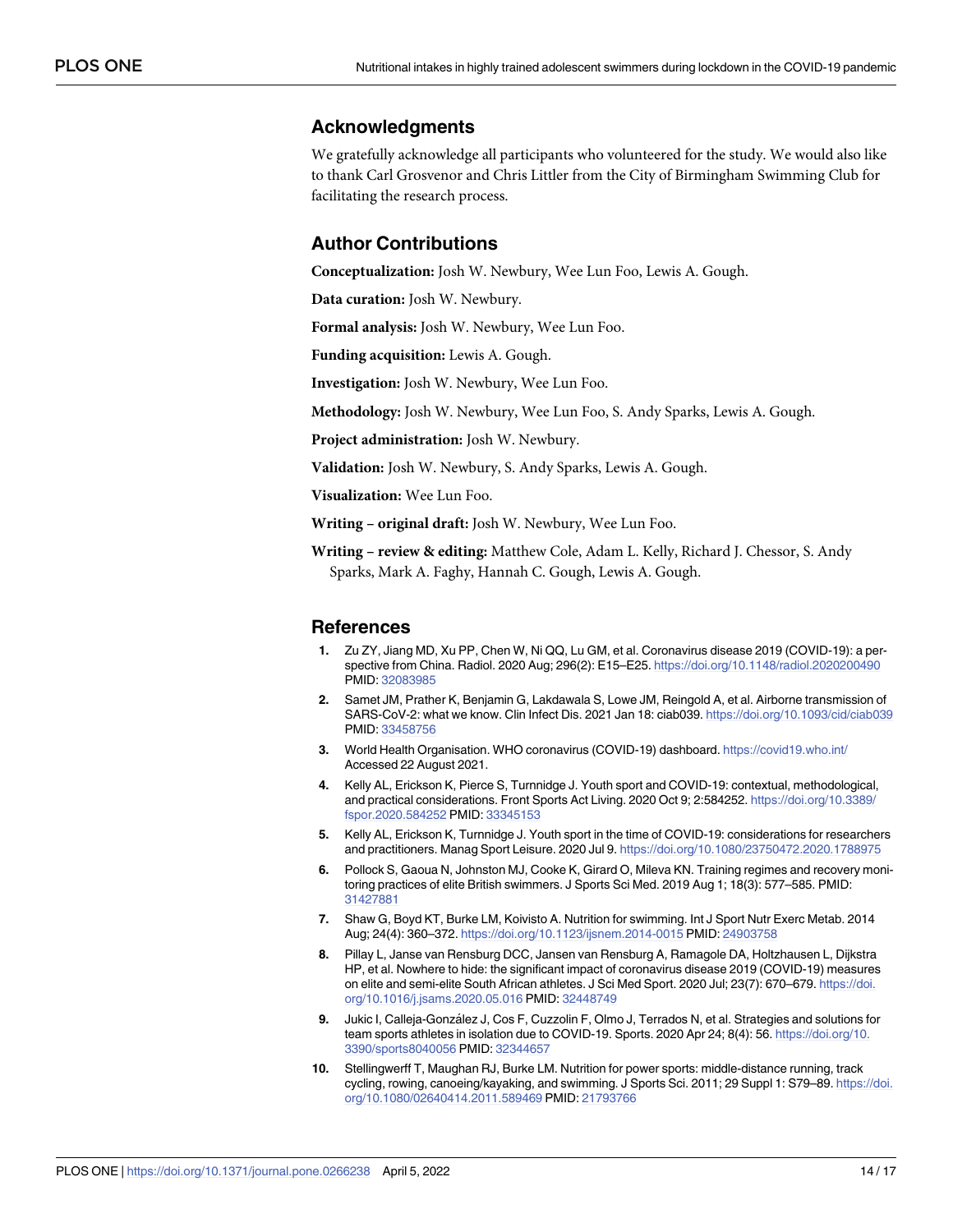- <span id="page-14-0"></span>**[11](#page-11-0).** Garthe I, Raastad T, Refsnes PE, Sundgot-Borgen J. Effect of nutritional intervention on body composition and performance in elite athletes. Eur J Sport Sci. 2013; 13(3): 295–303. [https://doi.org/10.1080/](https://doi.org/10.1080/17461391.2011.643923) [17461391.2011.643923](https://doi.org/10.1080/17461391.2011.643923) PMID: [23679146](http://www.ncbi.nlm.nih.gov/pubmed/23679146)
- **[12](#page-1-0).** Roberts C, Gill N, Sims S. The influence of COVID-19 lockdown restrictions on perceived nutrition habits in Rugby Union players. Front Nutr. 2020 Oct 26; 7: 589737. [https://doi.org/10.3389/fnut.2020.](https://doi.org/10.3389/fnut.2020.589737) [589737](https://doi.org/10.3389/fnut.2020.589737) PMID: [33195376](http://www.ncbi.nlm.nih.gov/pubmed/33195376)
- **[13](#page-1-0).** Shaw KA, Bertrand L, Deprez D, Ko J, Zello GA, Chilibeck PD. The impact of the COVID-19 pandemic on diet, fitness, and sedentary behaviour of elite para-athletes. Disabil Health J. 2021 Mar 5: 101091. <https://doi.org/10.1016/j.dhjo.2021.101091> PMID: [33715987](http://www.ncbi.nlm.nih.gov/pubmed/33715987)
- **[14](#page-1-0).** Littleton HL, Ollendick T. Negative body image and disordered eating behavior in children and adolescents: what places youth at risk and how can these problems be prevented? Clin Child Fam Psychol Rev. 2003 Mar; 6(1): 51–66. [https://doi.org/10.1023/a:1022266017046](https://doi.org/10.1023/a%3A1022266017046) PMID: [12659451](http://www.ncbi.nlm.nih.gov/pubmed/12659451)
- **15.** Slater A, Tiggemann M. Gender differences in adolescent sport participation, teasing, self-objectification and body image concerns. J Adolesc. 2011 Jun; 34(3): 455–463. [https://doi.org/10.1016/j.](https://doi.org/10.1016/j.adolescence.2010.06.007) [adolescence.2010.06.007](https://doi.org/10.1016/j.adolescence.2010.06.007) PMID: [20643477](http://www.ncbi.nlm.nih.gov/pubmed/20643477)
- **16.** Smolak L. Body image in children and adolescents: where do we go from here? Body Image. 2004 Jan; 1(1): 15–28. [https://doi.org/10.1016/S1740-1445\(03\)00008-1](https://doi.org/10.1016/S1740-1445%2803%2900008-1) PMID: [18089138](http://www.ncbi.nlm.nih.gov/pubmed/18089138)
- **[17](#page-1-0).** Urdapilleta I, Aspavlo D, Masse L, Docteur A. Use of a picture distortion technique to examine perceptive and ideal body image in male and female competitive swimmers. Psychol Sport Exerc. 2010 Nov 1; 11(6): 568–573. <https://doi.org/10.1016/j.psychsport.2010.06.006>
- **[18](#page-1-0).** Aragon AA, Schoenfeld BJ, Wildman R, Kleiner S, VanDusseldorp T, Taylor L, et al. International society of sports nutrition position stand: diets and body composition. J Int Soc Sports Nutr. 2017 Jun 14; 14: 16. <https://doi.org/10.1186/s12970-017-0174-y> PMID: [28630601](http://www.ncbi.nlm.nih.gov/pubmed/28630601)
- **[19](#page-1-0).** Pyne DB, Verhagen EA, Mountjoy M. Nutrition, illness, and injury in aquatic sports. Int J Sport Nutr Exerc Metab. 2014 Aug; 24(4): 460–469. <https://doi.org/10.1123/ijsnem.2014-0008> PMID: [24937101](http://www.ncbi.nlm.nih.gov/pubmed/24937101)
- **[20](#page-1-0).** Wang A, Huen SC, Luan HH, Yu S, Zhang C, Gallezot JD, et al. Opposing effects of fasting metabolism on tissue tolerance in bacterial and viral inflammation. Cell. 2016 Sep 8; 166(6): 1512–1525.e12. <https://doi.org/10.1016/j.cell.2016.07.026> PMID: [27610573](http://www.ncbi.nlm.nih.gov/pubmed/27610573)
- **[21](#page-1-0).** Ammar A, Brach M, Trabelsi K, Chtourou H, Boukhris O, Masmoudi L, et al. Effects of COVID-19 home confinement on eating behaviour and physical activity: results of the ECLB-COVID19 international online survey. Nutrients. 2020 May 28; 12(6): 1583. <https://doi.org/10.3390/nu12061583> PMID: [32481594](http://www.ncbi.nlm.nih.gov/pubmed/32481594)
- **[22](#page-1-0).** Jordan SL, Albracht-Schulte K, Robert-McComb JJ. Micronutrient deficiency in athletes and inefficiency of supplementation: is low energy availability a culprit? PharmaNutrition. 2020 Oct 9; 14: 100229. <https://doi.org/10.1016/j.phanu.2020.100229>
- **[23](#page-11-0).** Misner B. Food alone may not provide sufficient micronutrients for preventing deficiency. J Int Soc Sports Nutr. 2006 Jun 5; 3(1): 51–55. <https://doi.org/10.1186/1550-2783-3-1-51> PMID: [18500963](http://www.ncbi.nlm.nih.gov/pubmed/18500963)
- **[24](#page-2-0).** Lakens D. Sample size justification. PsyArXiv. 2021 Jan 4. <https://doi.org/10.31234/osf.io/9d3yf>
- **[25](#page-3-0).** Costello N, McKenna J, Deighton K, Jones B. Snap-N-Send: a valid and reliable method for assessing the energy intake of elite adolescent athletes. Front Nutr. 2017 Sep 29; 4: 47. [https://doi.org/10.3389/](https://doi.org/10.3389/fnut.2017.00047) [fnut.2017.00047](https://doi.org/10.3389/fnut.2017.00047) PMID: [29034242](http://www.ncbi.nlm.nih.gov/pubmed/29034242)
- [26](#page-2-0). Nyström CD, Forsum E, Henriksson H, Trolle-Lagerros Y, Larsson C, Maddison R, et al. A mobile phone based method to assess energy and food intake in young children: a validation study against the doubly labelled water method and 24 h dietary recalls. Nutrients. 2016 Jan 15; 8(1): 50. [https://doi.org/](https://doi.org/10.3390/nu8010050) [10.3390/nu8010050](https://doi.org/10.3390/nu8010050) PMID: [26784226](http://www.ncbi.nlm.nih.gov/pubmed/26784226)
- **[27](#page-3-0).** Department for Digital, Culture, Media, and Sport. Working safely during coronavirus (COVID-19). 2020. [https://www.gov.uk/guidance/working-safely-during-coronavirus-covid-19/close-contact](https://www.gov.uk/guidance/working-safely-during-coronavirus-covid-19/close-contact-services)[services](https://www.gov.uk/guidance/working-safely-during-coronavirus-covid-19/close-contact-services). Accessed 21 November 2020.
- **[28](#page-4-0).** Lakens D. Calculating and reporting effect sizes to facilitate cumulative science: a practical primer for ttests and ANOVAs. Front Psychol. 2013 Nov 26; 4: 863. <https://doi.org/10.3389/fpsyg.2013.00863> PMID: [24324449](http://www.ncbi.nlm.nih.gov/pubmed/24324449)
- **[29](#page-4-0).** Cohen J. Statistical power analysis for the behavioral sciences. Hillsdale, NJ: L. Erlbaum Associates; 1988.
- **[30](#page-4-0).** Atkinson G, Nevill AM. Statistical methods for assessing measurement error (reliability) in variables relevant to sports medicine. Sports Med. 1998 Oct; 26(4):217–38. [https://doi.org/10.2165/00007256-](https://doi.org/10.2165/00007256-199826040-00002) [199826040-00002](https://doi.org/10.2165/00007256-199826040-00002) PMID: [9820922](http://www.ncbi.nlm.nih.gov/pubmed/9820922)
- **[31](#page-7-0).** British Nutrition Foundation. Nutrition requirements, reviewed May 2021. 2021. [https://www.nutrition.](https://www.nutrition.org.uk/media/nmmewdug/nutrition-requirements.pdf) [org.uk/media/nmmewdug/nutrition-requirements.pdf.](https://www.nutrition.org.uk/media/nmmewdug/nutrition-requirements.pdf) Accessed 18 Feb 2022.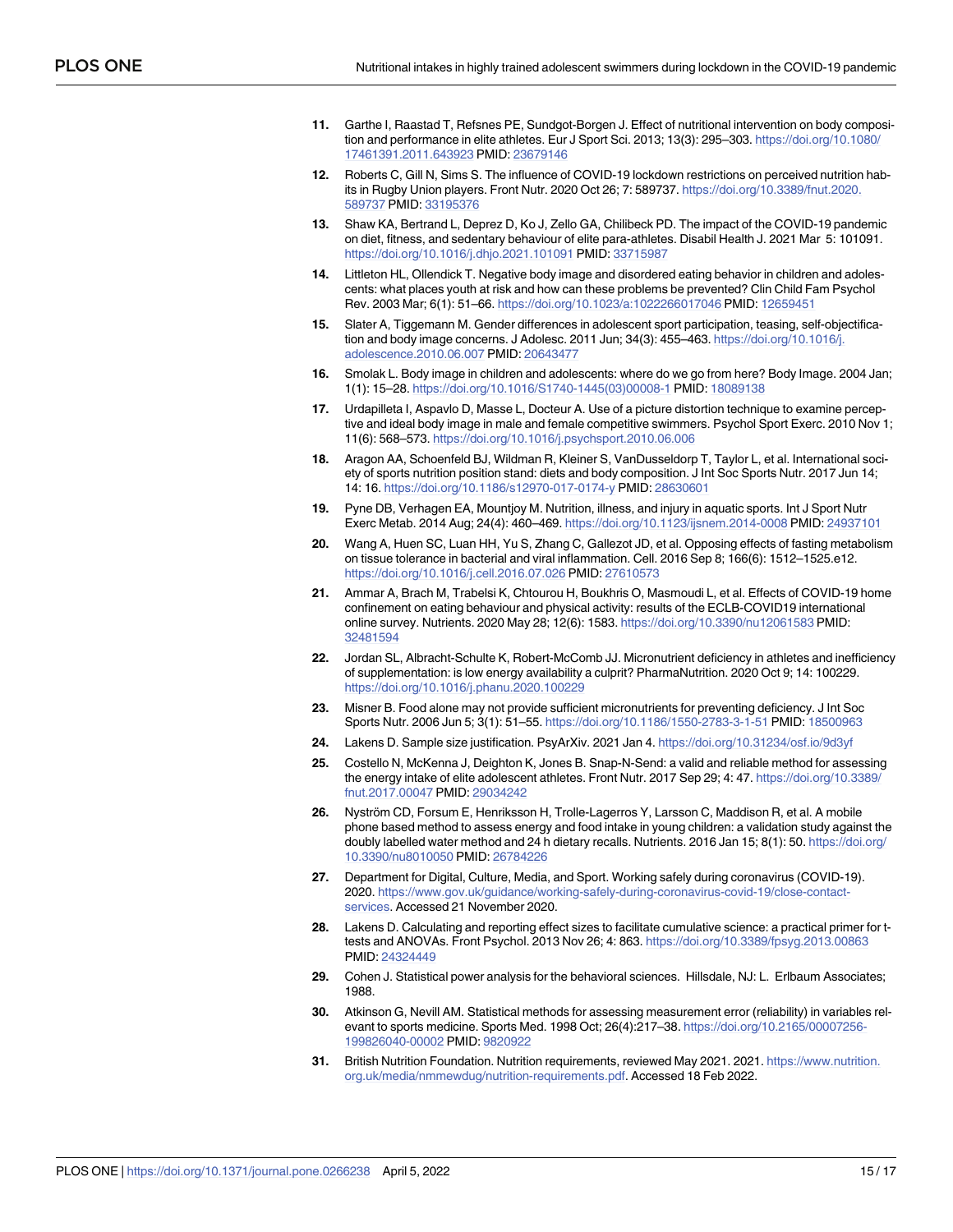- <span id="page-15-0"></span>**[32](#page-10-0).** Chow CC, Hall KD. The dynamics of human body weight change. PLoS Comput Biol. 2008 Mar 28; 4 (3): e1000045. <https://doi.org/10.1371/journal.pcbi.1000045> PMID: [18369435](http://www.ncbi.nlm.nih.gov/pubmed/18369435)
- **[33](#page-11-0).** Alme´ras N, Lemieux S, Bouchard C, Tremblay A. Fat gain in female swimmers. Physiol Behav. 1997 Jun; 61(6): 811–817. [https://doi.org/10.1016/s0031-9384\(96\)00559-8](https://doi.org/10.1016/s0031-9384%2896%2900559-8) PMID: [9177551](http://www.ncbi.nlm.nih.gov/pubmed/9177551)
- **[34](#page-11-0).** Brown KA, Patel DR, Darmawan D. Participation in sports in relation to adolescent growth and development. Transl Pediatr. 2017 Jul; 6(3): 150–159. <https://doi.org/10.21037/tp.2017.04.03> PMID: [28795005](http://www.ncbi.nlm.nih.gov/pubmed/28795005)
- **[35](#page-11-0).** Meyer F, O'Connor H, Shirreffs SM. Nutrition for the young athlete. J Sports Sci. 2007;25 Suppl 1: S73- S82. <https://doi.org/10.1080/02640410701607338> PMID: [18049985](http://www.ncbi.nlm.nih.gov/pubmed/18049985)
- **[36](#page-11-0).** Kuriyan R. Body composition techniques. Indian J Med Res. 2018 Nov; 148(5): 648–658. [https://doi.](https://doi.org/10.4103/ijmr.IJMR%5F1777%5F18) [org/10.4103/ijmr.IJMR\\_1777\\_18](https://doi.org/10.4103/ijmr.IJMR%5F1777%5F18) PMID: [30666990](http://www.ncbi.nlm.nih.gov/pubmed/30666990)
- **[37](#page-11-0).** Kabasakalis A, Kalitsis K, Tsalis G, Mougios V. Imbalanced nutrition of top-level swimmers. Int J Sports Med. 2007 Sep; 28(9): 780–786. <https://doi.org/10.1055/s-2007-964907> PMID: [17436200](http://www.ncbi.nlm.nih.gov/pubmed/17436200)
- **[38](#page-11-0).** Montenegro KR, Schneider CD, Trindade CD, Castro FA, Baroni BM. Dietary intake in high-level swimmers. A 32-week prospective cohort study. Motriz: Revista de Educação Física. 2017; 23(3): e101745. <https://doi.org/10.1590/S1980-6574201700030021>
- **[39](#page-11-0).** Farina EK, Thompson LA, Knapik JJ, Pasiakos SM, Lieberman HR, McClung JP. Diet quality is associated with physical performance and special forces selection. Med Sci Sports Exerc. 2020 Jan; 52 (1):178–186. <https://doi.org/10.1249/MSS.0000000000002111> PMID: [31436735](http://www.ncbi.nlm.nih.gov/pubmed/31436735)
- **[40](#page-11-0).** Monteiro D, Cid L, Marinho DA, Moutão J, Vitorino A, Bento T. Determinants and reasons for dropout in swimming–systematic review. Sports. 2017 Jul 10; 5(3): 50. <https://doi.org/10.3390/sports5030050> PMID: [29910410](http://www.ncbi.nlm.nih.gov/pubmed/29910410)
- **[41](#page-11-0).** Dunne DM, Lefevre C, Cunniffe B, Tod D, Close GL, Morton JP, et al. Performance nutrition in the digital era—an exploratory study into the use of social media by sports nutritionists. J Sports Sci. 2019 Nov; 37 (21): 2467–2474. <https://doi.org/10.1080/02640414.2019.1642052> PMID: [31345110](http://www.ncbi.nlm.nih.gov/pubmed/31345110)
- **42.** Ezezika O, Oh J, Edeagu N, Boyo W. Gamification of nutrition: a preliminary study on the impact of gamification on nutrition knowledge, attitude, and behaviour of adolescents in Nigeria. Nutr Health. 2018 Sep; 24(3): 137–144. <https://doi.org/10.1177/0260106018782211> PMID: [29974803](http://www.ncbi.nlm.nih.gov/pubmed/29974803)
- **[43](#page-11-0).** Yoshida-Montezuma Y, Ahmed M, Ezezika O. Does gamification improve fruit and vegetable intake in adolescents? A systematic review. Nutr Health. 2020 Dec; 26(4): 347–366. [https://doi.org/10.1177/](https://doi.org/10.1177/0260106020936143) [0260106020936143](https://doi.org/10.1177/0260106020936143) PMID: [32703067](http://www.ncbi.nlm.nih.gov/pubmed/32703067)
- **[44](#page-11-0).** Mahase E. Covid-19: What new variants are emerging and how are they being investigated? BMJ. 2021 Jan 18; 372:n158. <https://doi.org/10.1136/bmj.n158> PMID: [33462092](http://www.ncbi.nlm.nih.gov/pubmed/33462092)
- **[45](#page-11-0).** Thiagarajan K. Why is India having a covid-19 surge? BMJ. 2021 Apr 30; 373:n1124. [https://doi.org/10.](https://doi.org/10.1136/bmj.n1124) [1136/bmj.n1124](https://doi.org/10.1136/bmj.n1124) PMID: [33931413](http://www.ncbi.nlm.nih.gov/pubmed/33931413)
- **[46](#page-11-0).** Bailey DA, Martin AD, McKay HA, Whiting S, Mirwald R. Calcium accretion in girls and boys during puberty: a longitudinal analysis. J Bone Miner Res. 2000 Nov; 15(11):2245–2250. [https://doi.org/10.](https://doi.org/10.1359/jbmr.2000.15.11.2245) [1359/jbmr.2000.15.11.2245](https://doi.org/10.1359/jbmr.2000.15.11.2245) PMID: [11092406](http://www.ncbi.nlm.nih.gov/pubmed/11092406)
- **[47](#page-11-0).** Ross AC, Manson JE, Abrams SA, Aloia JF, Brannon PM, Clinton SK, et al. The 2011 report on dietary reference intakes for calcium and vitamin D from the Institute of Medicine: what clinicians need to know. J Clin Endocrinol Metab. 2011 Jan; 96(1):53–58. <https://doi.org/10.1210/jc.2010-2704> PMID: [21118827](http://www.ncbi.nlm.nih.gov/pubmed/21118827)
- **[48](#page-11-0).** DellaValle DM. Iron supplementation for female athletes: effects on iron status and performance outcomes. Curr Sports Med Rep. 2013 Jul-Aug; 12(4):234–9. [https://doi.org/10.1249/JSR.](https://doi.org/10.1249/JSR.0b013e31829a6f6b) [0b013e31829a6f6b](https://doi.org/10.1249/JSR.0b013e31829a6f6b) PMID: [23851410](http://www.ncbi.nlm.nih.gov/pubmed/23851410)
- **[49](#page-11-0).** Huskisson E, Maggini S, Ruf M. The role of vitamins and minerals in energy metabolism and well-being. J Int Med Res. 2007 May-Jun; 35(3): 277–289. <https://doi.org/10.1177/147323000703500301> PMID: [17593855](http://www.ncbi.nlm.nih.gov/pubmed/17593855)
- **[50](#page-11-0).** Shenkin A. Micronutrients in health and disease. Postgrad Med J. 2006 Sep; 82(971): 559–567. [https://](https://doi.org/10.1136/pgmj.2006.047670) [doi.org/10.1136/pgmj.2006.047670](https://doi.org/10.1136/pgmj.2006.047670) PMID: [16954450](http://www.ncbi.nlm.nih.gov/pubmed/16954450)
- **[51](#page-11-0).** González-Padilla E, Dias JA, Ramne S, Olsson K, Nälsén C, Sonestedt E. Association between added sugar intake and micronutrient dilution: a cross-sectional study in two adult Swedish populations. Nutr Metab. 2020 Mar 10; 17: 15. <https://doi.org/10.1186/s12986-020-0428-6> PMID: [32071610](http://www.ncbi.nlm.nih.gov/pubmed/32071610)
- **[52](#page-11-0).** da Costa NF, Schtscherbyna A, Soares EA, Ribeiro BG. Disordered eating among adolescent female swimmers: dietary, biochemical, and body composition factors. Nutr. 2013 Jan; 29(1): 172–177. [https://](https://doi.org/10.1016/j.nut.2012.06.007) [doi.org/10.1016/j.nut.2012.06.007](https://doi.org/10.1016/j.nut.2012.06.007) PMID: [23022124](http://www.ncbi.nlm.nih.gov/pubmed/23022124)
- **53.** Martínez S, Pasquarelli BN, Romaguera D, Arasa C, Tauler P, Aguiló A. Anthropometric characteristics and nutritional profile of young amateur swimmers. J Strength Cond Res. 2011 Apr; 25(4): 1126–1133. <https://doi.org/10.1519/JSC.0b013e3181d4d3df> PMID: [20838252](http://www.ncbi.nlm.nih.gov/pubmed/20838252)